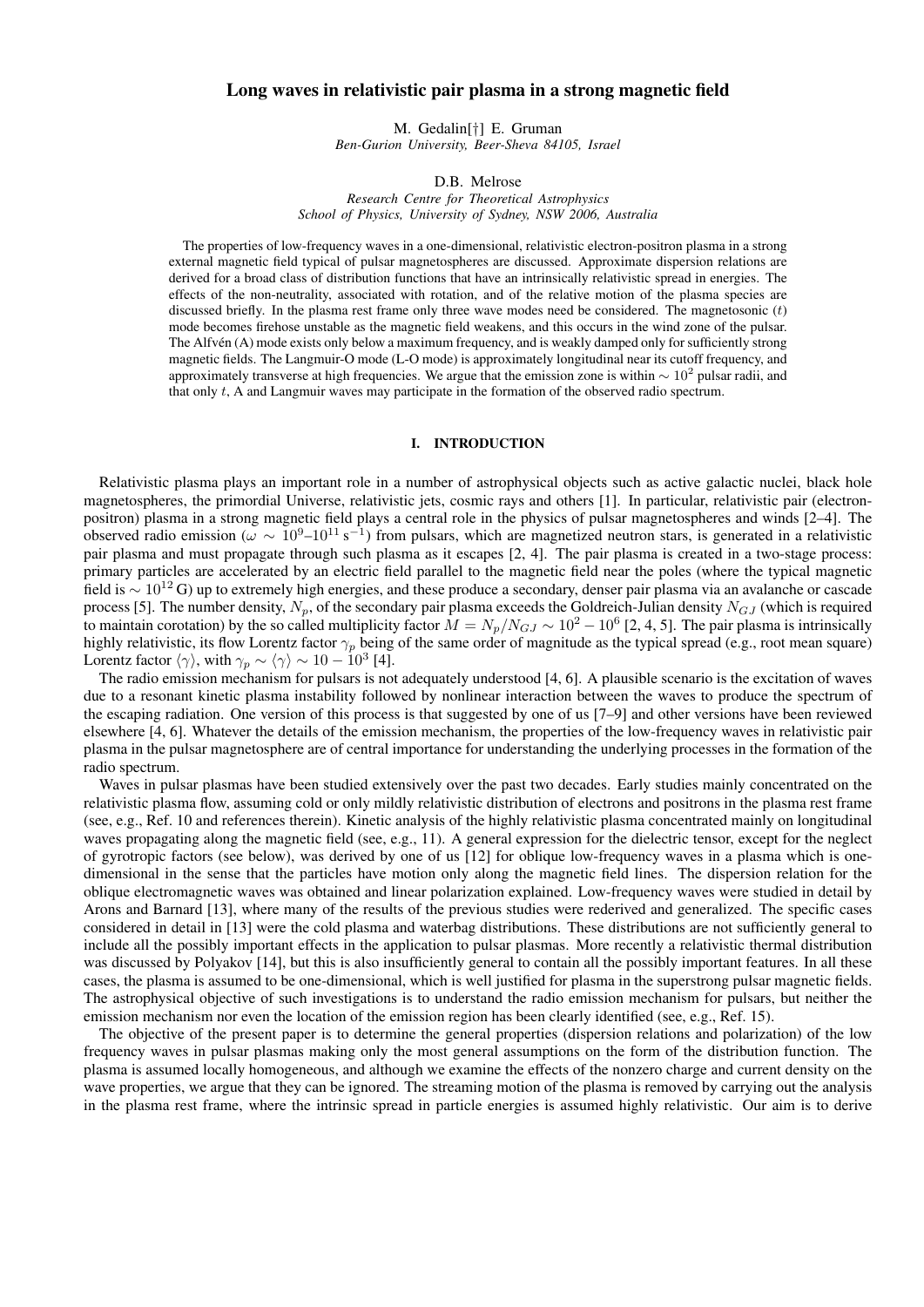compact expressions for the dispersion relations for the low-frequency modes, which apply in the regions of the magnetosphere where the observed radio emission is plausibly generated.

The paper is organized as follows. In section II we discuss the plasma parameters used throughout the paper. In section III we present an efficient method for the treatment of linear and nonlinear low-frequency waves, based on the direct expansion of the Vlasov equation in an inverse gyrofrequency power series, and use it in section IV to derive the dielectric tensor for an arbitrary one-dimensional distribution function. In section V we analyze the dispersion relation for different modes and establish the relation between the location of the region where the waves are considered (emission region) and mode features. In section VI we summarize the results and discuss qualitative implications for the interpretation of pulsar radio emission.

# II. PLASMA PARAMETERS

The pulsar plasma parameters in the source region are model dependent. There are different models for the generation of the secondary pairs, for the location of the radio emission region, and there are intrinsic variations from one pulsar to another, all of which introduce uncertainties into the estimates. We choose what we consider to be the most plausible parameters, but note that there is necessarily an uncertainty of several orders of magnitude in some estimates, most notably of the plasma density.

A standard model of the polar cap pair cascade implies that the pulsar rest frame density of the pair plasma is  $N_p \approx M N_{GJ}$ , where  $N_{GJ} \approx B_0/Pec$  is the Goldreich-Julian density, and M is the multiplicity factor. For a pulsar with the polar magnetic field  $B_0 \approx 10^{12}$  G and period  $P = 1$  s, one finds  $N_{GJ} \approx 10^{11}$  cm<sup>-3</sup>. The multiplicity factor is uncertain, with estimates in the range 10<sup>2</sup>–10<sup>6</sup>. We adopt  $M = 10^3$  for numerical estimates. The resulting plasma density is  $N_p \approx 10^{14}$  cm<sup>-3</sup>. This plasma is highly relativistic, flowing with a mean Lorentz factor of about  $\gamma_p \approx 10^3$  and having a spread in Lorentz factors of about  $\langle \gamma \rangle \approx 10^2$  (for the actual definition of this parameter see below). Thus, the plasma rest frame density near the pulsar surface is  $N_r = N_p / \gamma_p \approx 10^{11} \text{ cm}^{-3}.$ 

The dipole magnetic field varies in the magnetosphere as  $B = B_0 (R_0/R)^{-3}$ , where  $R_0 \approx 10^6$  cm is the radius of the neutron star. In most models of the pulsar radio emission [15] the emission zone is believed to be well inside the light cylinder  $R_L = cP/2\pi$ , beyond which corotation must break down. For a pulsar with the period  $P = 1$  s, the light cylinder is at the radius  $R_L \approx 10^{10}$  cm  $\approx 10^4 R_0$ . The plasma density varies as  $N_p \propto R^{-3}$  (as the magnetic field) in the region of interest  $(R \lesssim R_L)$ , where  $\gamma_p$  and  $\langle \gamma \rangle$  are independent of R.

The frequencies of interest are those in the observed radio range of  $10^9-10^{11} s^{-1}$ , which translates into  $\omega \sim 10^6-10^8 s^{-1}$ in the plasma rest frame for  $\gamma_p \approx 10^3$ . The gyrofrequency  $\Omega = eB/mc$  and the plasma frequency, defined here as  $\omega_p =$  $(4\pi N_r e^2/m)^{1/2}$  without any Lorentz factor, vary from  $\Omega \approx 2 \times 10^{19} \text{ s}^{-1}$  and  $\omega_p \approx 2 \times 10^{10} \text{ s}^{-1}$  near the polar cap, to  $\Omega \approx 2 \times 10^7$  s<sup>-1</sup> and  $\omega_p \approx 2 \times 10^4$  s<sup>-1</sup> at the light cylinder. If the emission zone is near 0.01 $R_L$  [15], the corresponding frequencies are approximately  $\Omega \approx 2 \times 10^{13}$  s<sup>-1</sup> and  $\omega_p \approx 2 \times 10^7$  s<sup>-1</sup>. For more rapidly rotating pulsars these frequencies are higher.

#### III. GENERAL FORMALISM

The approach to the analysis of low-frequency long waves was described in detail in Ref. 16. Here we briefly outline its modification for the case of relativistic plasma.

The ultrarelativistic pair plasma, typical for pulsar magnetospheres, should be described by the relativistic Vlasov equation

$$
\frac{\partial}{\partial t} f_s + \mathbf{v} \frac{\partial}{\partial \mathbf{r}} f_s + \frac{q_s}{m_s} (\mathbf{E} + \mathbf{v} \times \mathbf{B}) \frac{\partial}{\partial \mathbf{u}} f_s = 0, \tag{1}
$$

for each species s (electrons and positrons in our case), with  $\mathbf{u} = \mathbf{p}/m$ ,  $\mathbf{v} = \mathbf{u}/\gamma$ ,  $\gamma^2 = 1 + u^2$ , and where we use units with  $c = 1$ . The magnetic field B includes the constant external magnetic field chosen so that  $\mathbf{B}_0 = (0, 0, B_0)$ . Eq. (1) applies in an arbitrary inertial frame, and we use it in the plasma rest frame.

In cylindrical coordinates with  $\mathbf{u} = (u_\perp \cos \phi, u_\perp \sin \phi, u_z)$ , the distribution function may be expressed as a Fourier series:

$$
f_s = \sum_{n=-\infty}^{n=\infty} f_{s,n}(u_\perp, u_z) \exp(-in\phi).
$$
 (2)

Only the components  $f_{s,0}$  and  $f_{s,\sigma}$ ,  $\sigma = \pm 1$  appear in the following expression for the current density:

$$
j_z = \sum_s q_s \int v_z f_{s,0} u_\perp du_\perp du_z,\tag{3}
$$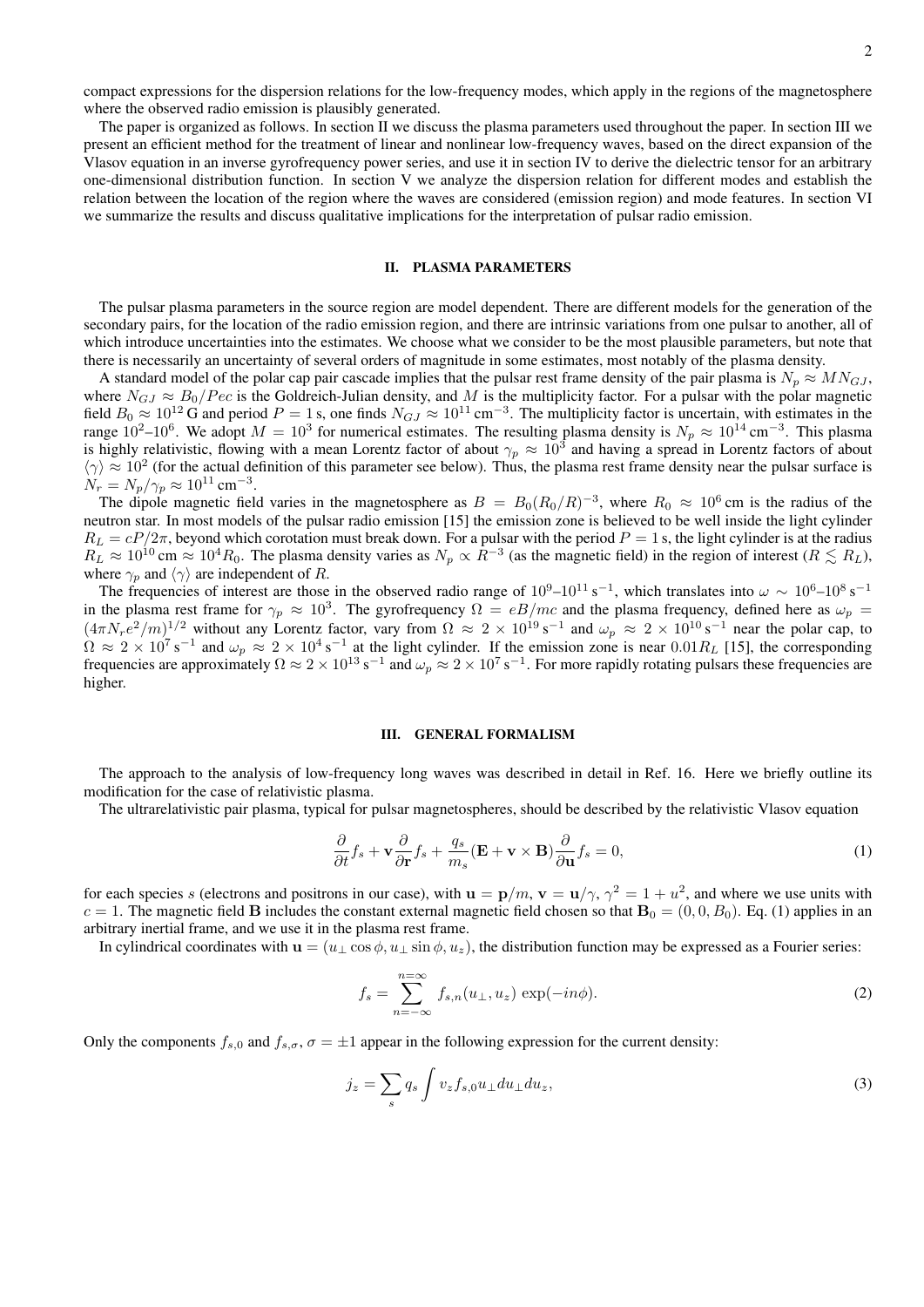$$
=\sum_{s}\tfrac{1}{2}\sum_{\sigma}q_{s}\int v_{\perp}f_{s,\sigma}u_{\perp}du_{\perp}du_{z},\tag{4}
$$

$$
j_y = \sum_s \frac{1}{2} \sum_{\sigma} i \sigma q_s \int v_\perp f_{s,\sigma} u_\perp du_\perp du_z,\tag{5}
$$

and where  $\sum_s$  denotes summation over species. The dependence on s is omitted, but remains implicit, in the following equations. Eq. (1) is equivalent to the following infinite chain:

 $j_x$ 

$$
(L_n + in\tilde{\Omega})f_n + \sum_{\sigma=\pm 1} G_{\sigma}^{n-\sigma} f_{n-\sigma} = 0,
$$
\n(6)

where the operators  $L_n$  and  $G_{\sigma}^n$  are defined by

$$
L_n = \frac{\partial}{\partial t} + v_z \frac{\partial}{\partial z} + \alpha E_z \frac{\partial}{\partial u_z} i n \alpha \gamma^{-1} B_z,\tag{7}
$$

$$
G_{\sigma}^{n} = \frac{v_{\perp}}{2} \nabla_{\sigma} + \frac{\alpha}{2} (E_{\sigma} d_{\sigma n} + i \sigma B_{\sigma} r_{\sigma n}),
$$
\n(8)

$$
d_{\sigma n} = \frac{\partial}{\partial u_{\perp}} - \frac{\sigma n}{u_{\perp}}, \quad r_{\sigma n} = v_z d_{\sigma n} - v_{\perp} \partial,
$$
\n<sup>(9)</sup>

where  $\alpha = q/m$ ,  $\Omega = qB_0/m$ ,  $\tilde{\Omega} = \Omega/\gamma$ ,  $E_{\sigma} = E_x + i\sigma E_y$ ,  $B_{\sigma} = B_x + i\sigma B_y$ , and  $\sigma = \pm 1$ , and with  $\nabla_{\sigma} = \partial/\partial x + i\sigma \partial/\partial y$ , and  $\partial \equiv (\partial/\partial u_z)$ .

In the general case, the infinite chain (6) is no simpler to solve than the original Vlasov equation (1). However, in the low frequency, long wavelength regime, there is a small parameter  $\xi \sim \omega \gamma/\Omega \sim k \gamma/\Omega \ll 1$  in which one may expand. This expansion is described in detail in Ref. [16]. It is done by simple substitution  $\Omega \to \Omega/\xi$  (where now  $\xi$  is used as a formal smallness parameter, which is set equal to unity in the end), so that Eq. (6) for  $|n| \ge 1$  may be written

$$
f_n = \frac{\xi}{in\tilde{\Omega}} \left[ -L_n f_n - \sum_{\sigma} G_{\sigma}^{n-\sigma} f_{n-\sigma} \right].
$$
 (10)

Since the equilibrium distribution is gyrotropic ( $f_n \to 0$  for  $|n| \ge 1$ , if  $\mathbf{E} \to 0$ ,  $\mathbf{B} \to 0$ , and  $\nabla \to 0$ ), the distribution function can be represented as a following power series:

$$
f_n = \sum_{m=|n|}^{\infty} \xi^m f_n^{(m)},\tag{11}
$$

where the lower summation limit is determined by taking into account Eq. (10). For our present purposes it is sufficient to restrict ourselves to the currents of order not higher than  $\xi^2$ . Since  $f_n \sim O(\xi^{|n|})$ , the chain (6) can be reduced to the following equations for  $f_0$  and  $f_\sigma$ ,  $\sigma = \pm 1$ :

$$
f_{\sigma} = -\frac{\xi}{i\sigma\tilde{\Omega}}G_{\sigma}^{0}f_{0} + \frac{\xi^{2}}{i\sigma\tilde{\Omega}}L_{\sigma}\frac{1}{i\sigma\tilde{\Omega}}G_{\sigma}^{0}f_{0},\qquad(12)
$$

$$
L_0 f_0 = \sum_{\sigma} G^{\sigma}_{-\sigma} \frac{\xi}{i\sigma \tilde{\Omega}} \left( 1 - \frac{\xi L_{\sigma}}{i\sigma \tilde{\Omega}} \right) G^0_{\sigma} f_0.
$$
 (13)

These equations form a closed set for plasma in a strong external magnetic field. A perturbative solution gives

$$
L_0 f_0^{(0)} = 0,\t\t(14)
$$

$$
L_0 f_0^{(1)} = \sum_{\sigma} G^{\sigma}_{-\sigma} \frac{1}{i\sigma \tilde{\Omega}} G^0_{\sigma} f_0^{(0)}, \qquad (15)
$$

$$
L_0 f_0^{(2)} = \sum_{\sigma} G^{\sigma}_{-\sigma} \frac{1}{i\sigma \tilde{\Omega}} G^0_{\sigma} f_0^{(1)} - \sum_{\sigma} G^{\sigma}_{-\sigma} \frac{1}{i\sigma \tilde{\Omega}} L_{\sigma} \frac{1}{i\sigma \tilde{\Omega}} G^0_{\sigma} f_0^{(0)}.
$$
 (16)

Of course, the inverse operator  $L_0^{-1}$  should be properly defined to solve Eqs. (14)–(16).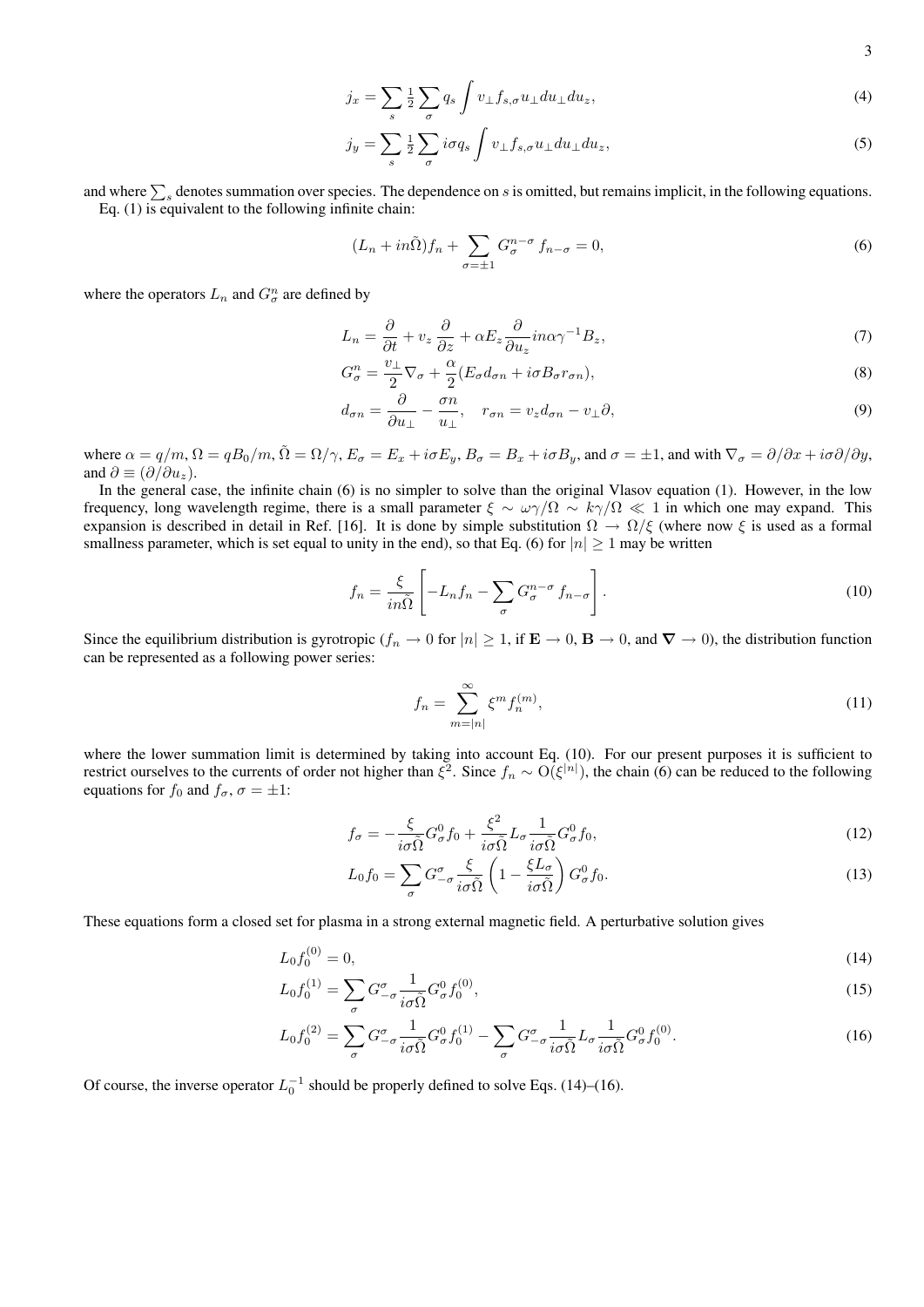The expansion procedure simplifies in the weak turbulence limit in which one can expand in a further small parameter  $\eta \sim$  $E/B_0 \ll 1$ . As we are concerned with the linear response of the plasma we need retain only the zeroth and linear terms in this expansion. This leads to the expansion

$$
f_0 = F_0(u_\perp, u_z) + \eta \sum_{n=0}^2 \xi^n f_0^{(n)},
$$
\n(17)

$$
f_{\sigma} = \eta \sum_{n=1}^{2} \xi^n f_{\sigma}^{(n)}.
$$
 (18)

It is convenient to switch to Fourier space, assuming that all perturbations  $\propto \exp[i(\mathbf{k} \cdot \mathbf{r} - \omega t)]$ , with  $\mathbf{k} = (k_{\perp}, 0, k_z)$ . Omitting the lengthy algebra we find

$$
f_0 = F_0(u_\perp, u_z) - \frac{\alpha k_\perp v_\perp}{2\tilde{\Omega}\zeta} E_y \mu_0 F_0 + \frac{i\alpha k_\perp v_\perp}{2\tilde{\Omega}^2 \omega} E_x \mu_0 F_0 \tag{19}
$$

$$
+ \frac{ik_{\perp}^{2}v_{\perp}v_{z}\alpha}{2\tilde{\Omega}^{2}\zeta}\mu_{0}F_{0}E_{z} + \frac{ik_{\perp}v_{\perp}\alpha}{2\tilde{\Omega}^{2}}\mu_{0}F_{0}E_{x},
$$
  
\n
$$
f_{\sigma} = -\frac{\alpha}{2i\sigma\tilde{\Omega}}[E_{\sigma} + E_{z}(k_{\perp}v_{z}/\zeta)]\mu_{0}F_{0}
$$
  
\n
$$
+ \frac{i\alpha k_{\perp}^{2}v_{\perp}^{2}}{4i\sigma\tilde{\Omega}^{2}\zeta}E_{y}\mu_{0}F_{0} + \frac{i\alpha\zeta}{2\tilde{\Omega}^{2}}[E_{\sigma} + E_{z}(k_{\perp}v_{z}/\zeta)]\mu_{0}F_{0},
$$
\n(20)

where we use the relation  $\mathbf{B} = \mathbf{k} \times \mathbf{E}/\omega$  and the notation  $\zeta = \omega - k_z v_z$  and  $\mu_0 = [\zeta(\partial/\partial u_\perp) + k_z v_\perp(\partial/\partial u_z)]/\omega$ . In the final expressions (19) and (20) the formal smallness parameter  $\xi$  is not necessary already and it is set to unity.

# IV. GENERAL DIELECTRIC TENSOR AND DISPERSION EQUATION

The distribution functions  $f_0$  and  $f_\sigma$  found from (19) and (20) are used in Eqs. (3)–(5) to determine the conductivity tensor by writing  $j_i = K_{ij}E_j$ . The dielectric tensor then follows from

$$
\epsilon_{ij} = \delta_{ij} + \frac{4\pi i}{\omega} K_{ij}.
$$
\n(21)

We obtain

$$
\epsilon_{zz} = 1 + \sum_{s} \frac{\omega_{ps}^2}{\omega} \int v_z u_{\perp} \zeta^{-1} \partial F_{s,0} du_{\perp} du_z \tag{22}
$$

$$
-\sum_{s} \frac{\omega_{ps}^2 k_{\perp}^2}{2\omega \Omega_s^2} \int u_{\perp}^2 u_z^2 \gamma^{-1} \zeta^{-1} \mu_0 F_{s,0} du_{\perp} du_z,
$$
  
\n
$$
\epsilon_{yz} = -\epsilon_{zy} = i \sum_{\rho} \frac{\omega_{ps}^2 k_{\perp}}{2\omega \Omega} \int u_z u_{\perp}^2 \gamma^{-1} \zeta^{-1} \mu_0 F_{s,0} du_{\perp} du_z,
$$
\n(23)

$$
\epsilon_{xz} = \epsilon_{zx} = -\sum_{s} \frac{\omega_{ps}^2 k_{\perp}}{2\omega \Omega_s} \int u_z u_{\perp}^2 \mu_0 F_{s,0} du_{\perp} du_z,
$$
\n(24)

$$
\epsilon_{xy} = -\epsilon_{yx} = i \sum_{s} \frac{\omega_{ps}^2}{2\omega\Omega_s} \int u_{\perp}^2 \mu_0 F_{s,0} du_{\perp} du_z,\tag{25}
$$

$$
\epsilon_{xx} = 1 - \sum_{s} \frac{\omega_{ps}^2}{2\omega\Omega_s^2} \int \zeta \gamma u_{\perp}^2 \mu_0 F_{s,0} du_{\perp} du_z,\tag{26}
$$

$$
\epsilon_{yy} = \epsilon_{xx} + \sum_{s} \frac{\omega_{ps}^2 k_{\perp}^2}{4\omega \Omega_s^2} \int u_{\perp}^4 \gamma^{-1} \zeta^{-1} \mu_0 F_{s,0} du_{\perp} du_z,\tag{27}
$$

where we restore subscript  $s = \pm 1$  denoting summation over species ( $s = 1$  for positrons and  $s = -1$  for electrons). Here  $\omega_{ps}^2 = 4\pi e^2 N_{rs}/m$  and  $\Omega_s = seB_0/m$ , where we take into account  $q_+ = -q_- = e$ ,  $m_+ = m_- = m$ . We now incorporate the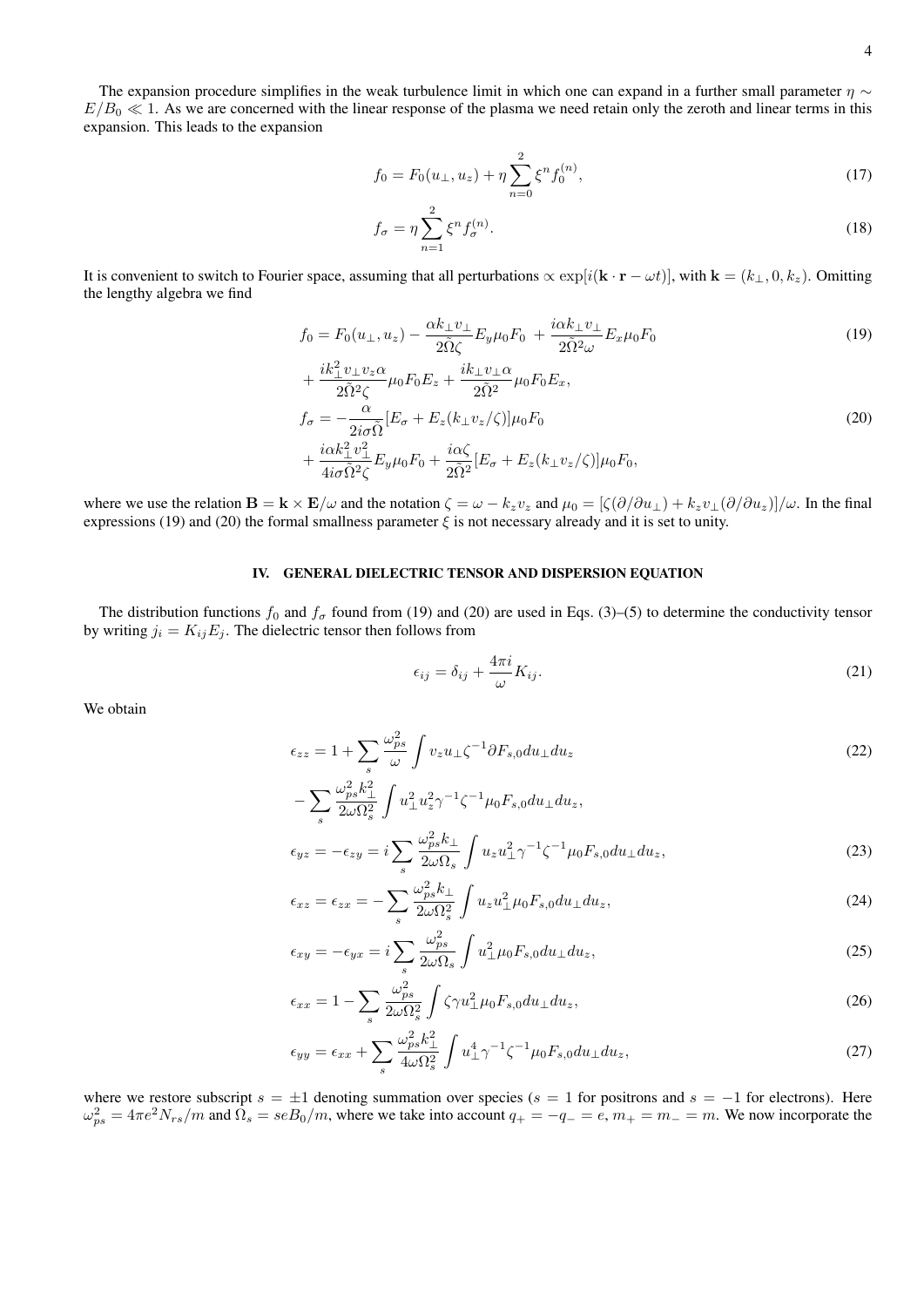plasma rest frame number density  $N_{rs}$  in the plasma frequency  $\omega_{ps}$  and normalize the distribution function as follows:

$$
\int F_{s,0}u_{\perp}du_{\perp}du_z = 1.
$$
\n(28)

The dispersion equation for the waves is

$$
\det ||n^2 \delta_{ij} - n_i n_j - \epsilon_{ij}|| = 0,
$$
\n(29)

where  $n = |\mathbf{n}|$ , with  $\mathbf{n} = \mathbf{k}/\omega$  the refractive index,  $\omega_p^2 = 4\pi q^2 N_r/m$ .

In (22)–(27) the distribution functions  $F_s(0(u_\perp, u_z)$  are arbitrary. The above expressions can be partially integrated to give

$$
\epsilon_{zz} = 1 + \sum_{s} \frac{\omega_{ps}^2}{\omega} \langle u_z \gamma^{-1} \zeta^{-1} \partial \rangle_s + \sum_{s} \frac{\omega_{ps}^2 k_{\perp}^2}{\omega^2 \Omega_s^2} \langle u_z^2 \gamma^{-1} \rangle_s
$$
\n
$$
\omega^2 k_{\perp}^2 \qquad (30)
$$

$$
-\sum_{s} \frac{\omega_{ps}^{2} k_{\perp}^{2}}{2\omega^{2} \Omega_{s}^{2}} \langle u_{z}^{2} u_{\perp}^{2} \gamma^{-3} \rangle_{s} - \sum_{s} \frac{\omega_{ps}^{2} k_{\perp}^{2} k_{z}}{2\omega^{2} \Omega_{s}^{2}} \langle u_{z}^{2} u_{\perp}^{2} \gamma^{-2} \zeta^{-1} \partial \rangle_{s},
$$
  

$$
\epsilon_{yz} = i \sum_{s} \frac{\omega_{ps}^{2} k_{\perp}}{2\omega^{2} \Omega_{s}} \left[ -2\omega \langle u_{z} \gamma^{-1} \rangle_{s} + k_{z} \langle u_{z} u_{\perp}^{2} \gamma^{-2} \zeta^{-1} \partial \rangle_{s} \right],
$$
 (31)

$$
\epsilon_{xz} = -\sum_{s} \frac{\omega_{ps}^2 k_{\perp}}{2\omega^2 \Omega_s^2} \left[ -2\omega \langle u_z \rangle_s + k_z \langle (2u_z^2 - u_\perp^2) \gamma^{-1} \rangle_s \right],\tag{32}
$$

$$
\epsilon_{xy} = i \sum_{s} \frac{\omega_{ps}^2}{2\omega^2 \Omega_s} \left[ -2\omega + k_z \langle u_z \gamma^{-1} \rangle_s \right],\tag{33}
$$

$$
\epsilon_{xx} = 1 - \sum_{s} \frac{\omega_{ps}^2}{2\omega^2 \Omega_s^2} \left[ -2\omega^2 \langle \gamma \rangle_s - \omega^2 \langle u_{\perp}^2 \gamma^{-1} \rangle_s \right] \tag{34}
$$

+ 
$$
4\omega k_z \langle u_z \rangle_s - k_z^2 \langle (2u_z^2 - u_\perp^2) \gamma^{-1} \rangle_s
$$
],  
\n
$$
\epsilon_{yy} = \epsilon_{xx} + \sum_s \frac{\omega_{ps}^2 k_\perp^2}{4\omega^2 \Omega_s^2} \left[ -4 \langle u_\perp^2 \gamma^{-1} \rangle_s + \langle u_\perp^4 \gamma^{-3} \rangle_s + k_z \langle u_\perp^4 \gamma^{-2} \zeta^{-1} \partial \rangle_s \right],
$$
\n(35)

where

$$
\langle \ldots \rangle_s \equiv \int u_\perp du_\perp du_z (\ldots) F_{s,0}.
$$
\n(36)

In (30)–(35),  $F_{s,0}(u_{\perp}, u_z)$  remain arbitrary, and the derived general dielectric tensor describes the linear response of both anisotropic and isotropic plasmas. The distribution function of the electron-positron plasma in the pulsar magnetosphere is assumed one-dimensional  $F_{s,0} \propto \delta(u_\perp)/u_\perp$ , due to the perpendicular energy of relativistic electrons and positrons being radiated away. We assume  $F_{s,0} = \tilde{F}_{s,0}(u_z)\delta(u_\perp)/u_\perp$  with normalization  $\int \tilde{F}_{s,0}du_z = 1$ . For this one-dimensional distribution one has

$$
\epsilon_{zz} = \epsilon_{\parallel} = 1 - \sum_{s} \frac{\omega_{ps}^2}{\omega^2} W_s(n_{\parallel}) + \sum_{s} \frac{\omega_{ps}^2 n_{\perp}^2}{\Omega^2} \langle u_z^2 \gamma^{-1} \rangle_s,\tag{37}
$$

$$
\epsilon_{yz} = -iP = -i\sum_{s} \frac{\omega_{ps}^2 n_{\perp}}{\omega \Omega_s} \langle u_z \gamma^{-1} \rangle_s,\tag{38}
$$

$$
\epsilon_{xz} = Q = \sum_{s} \frac{\omega_{ps}^2 n_{\perp}}{\Omega_s^2} (\langle u_z \rangle_s - n_{\parallel} \langle u_z^2 \gamma^{-1} \rangle_s), \tag{39}
$$

$$
\epsilon_{xy} = -ig = -i \sum_{s} \frac{\omega_{ps}^2}{\omega \Omega_s} (1 - n_{\parallel} \langle u_z \gamma^{-1} \rangle_s), \tag{40}
$$

$$
\epsilon_{xx} = \epsilon_{yy} = \epsilon_{\perp} = 1 + \sum_{s} \frac{\omega_{ps}^2}{\Omega_s^2} (\langle \gamma \rangle_s - 2n_{\parallel} \langle u_z \rangle_s + n_{\parallel}^2 \langle u_z^2 \gamma^{-1} \rangle_s), \tag{41}
$$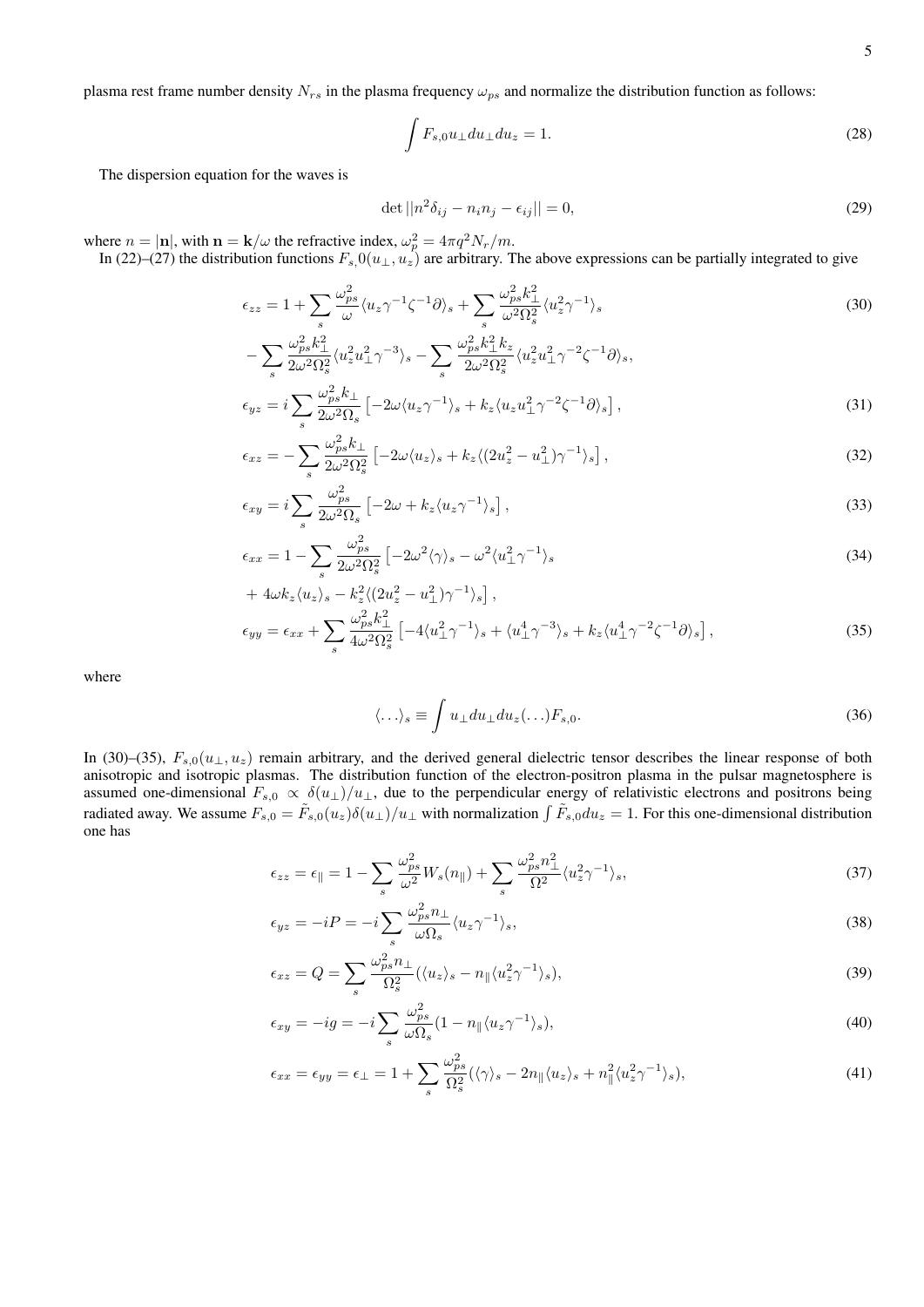where we introduce  $n_{\perp} = k_{\perp}/\omega = n \sin \theta$ ,  $n_{\parallel} = k_z/\omega = n \cos \theta$ . The dispersion functions  $W_s(n_{\parallel})$  are defined by (for positive ω)

$$
W_s(n_{\parallel}) = -\frac{1}{n_{\parallel}} \int_{-\infty}^{\infty} \frac{1}{1 - n_{\parallel} v_z + i\tau} \frac{d\tilde{F}_{s,0}}{du_z} du_z,
$$
\n(42)

where  $i\tau$  ( $\tau \to +0$ ) defines the contour of integration. The functions  $W_s(n_{\parallel})$  are defined so that in the cold plasma  $W_s = 1$ . Alternative forms are

$$
W_s(n_{\parallel}) = -\frac{1}{n_{\parallel}} \left[ \mathcal{P} \int_{-\infty}^{\infty} \frac{1}{1 - n_{\parallel} v_z} \frac{d\tilde{F}_{s,0}}{du_z} du_z - i\pi \frac{\gamma_r^3}{|n_{\parallel}|} \frac{d\tilde{F}_{s,0}}{du_z}_{|u_z = u_r} \right],
$$
(43)

$$
W_s(n_{\parallel}) = -\frac{1}{n_{\parallel}} \left[ \mathcal{P} \int_{-1}^1 \frac{1}{1 - n_{\parallel} v_z} \frac{d\tilde{F}_{s,0}}{dv_z} dv_z - i\pi \frac{1}{|n_{\parallel}|} \frac{d\tilde{F}_{s,0}}{dv_z}_{|v_z = v_r} \right],
$$
\n(44)

with  $v_r = 1/n_{\parallel}, \gamma_r = (1 - v_r^2)^{-1/2}, u_r = \gamma_r v_r$ , and  $P$  denotes the principal value integral. The averaging procedure (36) becomes

$$
\langle \ldots \rangle_s = \int (\ldots) \tilde{F}_{s,0} du_z. \tag{45}
$$

The plasma rest frame is defined such that the net flow speed is zero. In the following we argue that the relative flow between the electrons and positrons is unimportant in determining the wave properties, and hence we effectively assume  $\langle u_z \rangle_-= \langle u_z \rangle_+= 0$ in the rest frame, where the subscripts denote electrons and positrons. However,  $\langle u_z \rangle = 0$  does not guarantee that  $\langle u_z \gamma^{-1} \rangle$ vanishes, except where the distribution function possesses a specific symmetry property. It is likely that the pulsar plasma distribution is noticeably asymmetric with respect to the outward and inward directions, because of the way it is generated in a pair cascade.

#### V. WAVE PROPERTIES

In this section we derive the properties of the waves for specific distribution functions, using these to infer approximate dispersion relations for a wider class of distributions.

### A. Neglect of the gyrotropic terms

We start by arguing that the gyrotropic terms  $\epsilon_{yz}$  and  $\epsilon_{xy}$  may be neglected in the wave analysis. These terms are nonzero due to nonzero charge density  $\rho \sim e N_{GJ}$  and a parallel current density  $J \sim e N_{GJ}$  associated with the rotation of the magnetosphere [13], and each is smaller by a factor  $\propto |N_- - N_+|/N \sim N_{GJ}/N \sim 10^{-3} \ll 1$  than the nongyrotropic terms. Only the square of the gyrotropic terms enter the dispersion relation (29) for oblique propagation, and their effect would be significant, compared with the other terms in the dispersion relation, for  $\omega \lesssim \omega_p (N_{GJ}/N)/(\gamma)^{1/2}$ . Near the polar cap this inequality gives  $\omega \lesssim 10^6$  s<sup>-1</sup>. The plasma density decreases  $\propto R^{-3}$  with increasing radius R, so that the frequencies where the gyrotropic terms are significant decreases with R. Assuming the source region to be at  $R > 10R_0$ , implies that the gyrotropic terms would be significant only at  $\omega \lesssim 10^3 \text{ s}^{-1}$ , corresponding to an observational frequency ~  $10^3 \gamma_r/2\pi \approx 0.2 \text{ MHz}$ , which is well below the radio frequency range of interest. It follows that the gyrotropic terms are negligible in the dispersion relations. The gyrotropic terms imply an ellipticity of the polarization  $\propto N_{GJ}/N$ , which is also negligible except in the limiting case of parallel propagation.

The case of parallel propagation requires separate consideration. The dispersion relation in the appropriate approximation becomes (retaining only the largest term)

$$
n^2 = 1 \pm \frac{\omega_p^2}{\omega \Omega} \frac{|N_- - N_+|}{N},\tag{46}
$$

with  $|N_ - N_+| \sim N_{GJ}$ . The right hand side of (46) is insensitive to R so it suffices to estimate it near the pulsar surface. With the parameters of section II one finds that the largest correction to the refractive index in the radio range is  $\lesssim 10^{-8}$ . This correction is not significant here.

In the following we neglect effects related to the nonzero charge and current densities, set  $\tilde{F}_{+,0} = \tilde{F}_{-,0}$ , and hence neglect the gyrotropic terms. However, the gyrotropic terms must become important for sufficiently low frequency waves, specifically for waves for which the ratio of the rotation frequency of the star to the wave frequency is not negligible.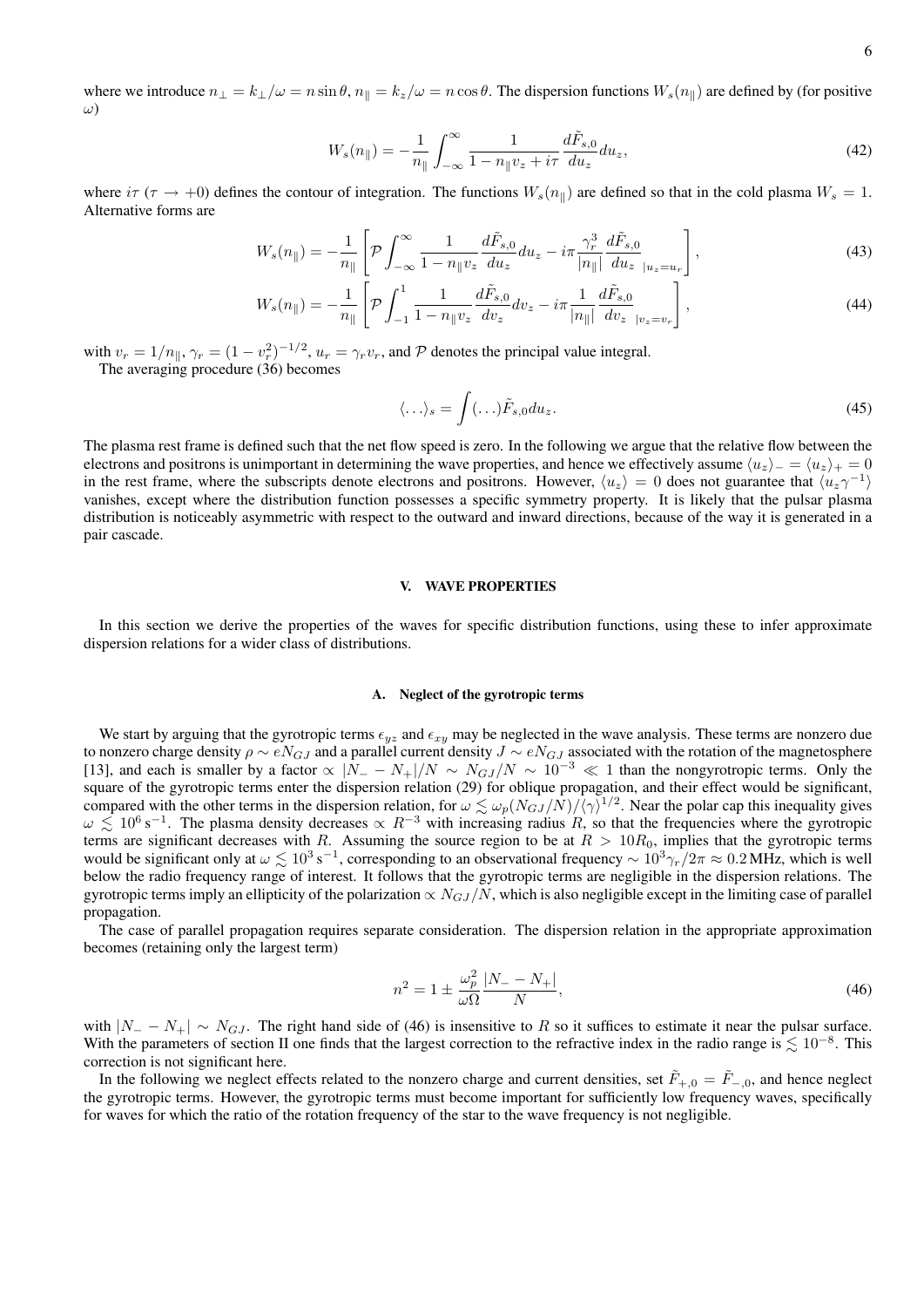## B. The dispersion equation

The neglect of the gyrotropic terms implies  $P = g = 0$  in (38) and (40), and for the same reason the terms involving  $\langle u_z \rangle_s$ in (39) are neglected. We may also omit subscript s, using notation  $\omega_{p+} = \omega_{p-} \equiv \omega_p$ ,  $\Omega_+ = -\Omega_- \equiv \Omega$ , and  $W_+(n_{\parallel}) =$  $W_-(n_k) \equiv W(n_k)$ . The dispersion equation then factorizes into two independent dispersion relations for linearly polarized waves:

$$
n^2 = \epsilon_\perp, \quad E_y \neq 0,\tag{47}
$$

$$
(n_{\parallel}^{2} - \epsilon_{\perp})(n_{\perp}^{2} - \epsilon_{\parallel}) = (n_{\perp}n_{\parallel} + Q)^{2}, \quad E_{y} = 0,
$$
\n(48)

where

$$
\epsilon_{\parallel} = 1 - \frac{2\omega_p^2}{\omega^2} W(n_{\parallel}) + n_{\perp}^2 \Delta \lambda,\tag{49}
$$

$$
\epsilon_{\perp} = 1 + \Delta(\langle \gamma \rangle + n_{\parallel}^2 \lambda),\tag{50}
$$

$$
Q = -\Delta n_{\perp} n_{\parallel} \lambda,\tag{51}
$$

$$
\Delta = \frac{2\omega_p^2}{\Omega^2}, \quad \lambda = \langle u_z^2 \gamma^{-1} \rangle. \tag{52}
$$

Eq.  $(47)$  corresponds to a strictly transverse wave mode, usually called the magnetosonic  $(t)$  mode, which name is used here. This mode was called the X-mode in [13]. Eq. (48) corresponds to waves which are neither strictly longitudinal nor strictly transverse in general, and it includes both the Langmuir and Alfven modes as limiting cases. We discuss the waves described by ´ (47) and (48) separately.

## C. Magnetosonic  $(t)$  waves

The dispersion relation (47) for t waves may be written in the form (cf. 9, 13):

$$
\omega_t^2 = k^2 v_A^2 (1 - \Delta \lambda \cos^2 \theta),\tag{53}
$$

where  $v_A = 1/(1 + \Delta \langle \gamma \rangle)^{1/2}$  is the relativistic Alfvén speed as defined by [17].

The t mode is subluminous ( $\omega < k$ ), and this is a necessary condition for a resonant (Cherenkov) interaction with particles to be possible. Nevertheless, no resonant interaction is possible because the waves have  $E_z = 0$ , and the current associated with a particle is strictly along the z-axis in the one-dimensional case. A resonant interaction becomes possible in principle when either the gyrotropic terms are included, as these lead to a nonzero longitudinal component of the polarization, or when the particles are not confined to their lowest Landau orbital. In the first case the absorption coefficient should be proportional to  $E_z/E_y \propto \Delta N_{GJ}/N_p$ , and hence is very weak. The second case requires that there be some mechanism to excite the particles out of their lowest Landau orbital, and the only effective mechanism is a resonant gyromagnetic interaction, which requires waves of much higher frequency than are of interest here. Such excitation through the anomalous Doppler resonance was discussed by [18]. Provided our assumption that the plasma is one dimensional remains valid, absorption (positive or negative) due to gyromagnetic interactions is not possible.

Eq. (53) shows that the plasma becomes intrinsically (aperiodically) unstable when  $\Delta\lambda > 1$ . This is a special case of the firehose instability, which may occur in a hot anisotropic plasma [17]. Well within the light cylinder in a pulsar magnetosphere one has  $\Delta \propto R^3$ , and then the firehose instability develops for

$$
R \gtrsim R_0 \left(\frac{\Omega_0^2}{\omega_{p0}^2 \langle \gamma \rangle}\right)^{1/3},\tag{54}
$$

where the subscript 0 refers to the values near the pulsar surface. It is usually assumed that once the firehose instability develops, the distribution function isotropizes due to quasilinear interactions with the unstable waves. In principle, the effects of the quantization of the Landau levels needs to be taken into account here, because the conventional treatment in terms of a diffusion in pitch angle applies only in the non-quantum limit. However, for typical plasma parameters the firehose instability develops well beyond the light cylinder, in the wind zone, where  $\Delta \propto R^{-2}$ . Hence, it is not directly relevant to the present discussion.

The correction to the refractive index (and phase velocity)  $\propto \Delta \langle \gamma \rangle$  is small for parameters of relevance here. The correction is relevant at all only if it is larger than other corrections, in particular, that due to vacuum polarization (e.g., Ref. 13). The vacuum polarization gives a correction  $\propto (\alpha_f/45\pi)(B/B_c)^2$ , where  $\alpha_f = 1/137$  is the fine structure constant, and the critical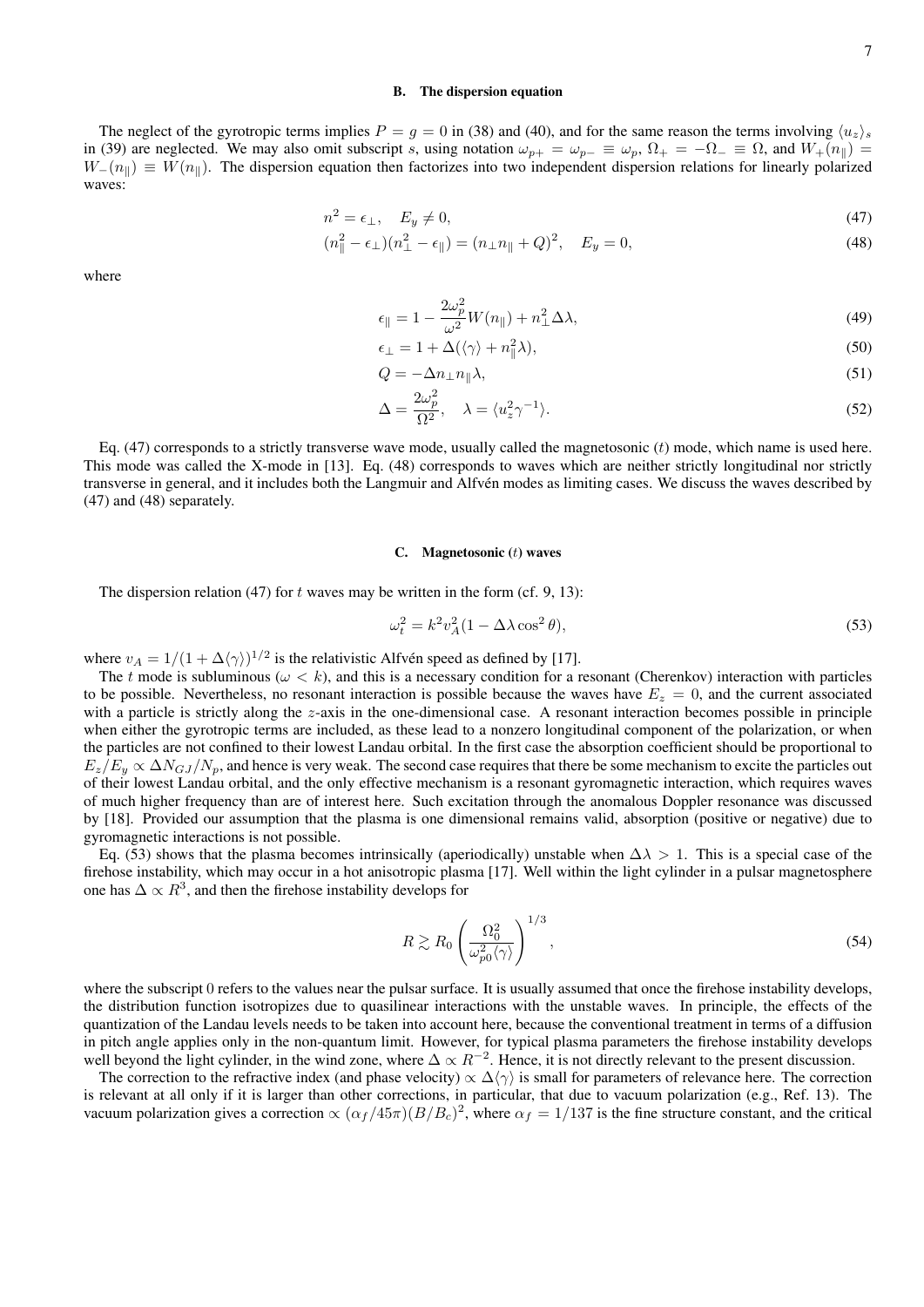magnetic field is  $B_c = 4.4 \times 10^{13}$  G. Near the pulsar surface this correction is  $\sim 10^{-7}$  and drops to  $\sim 10^{-13}$  at  $R = 10R_0$ , being proportional to  $R^{-6}$ . On the other hand the plasma induced correction is  $\Delta\langle\gamma\rangle \sim 10^{-16}$  near the pulsar surface, and increases as  $R^3$  with the distance, reaching  $\Delta\langle\gamma\rangle \sim 10^{-8}$  at  $R = 10^3 R_0$ . These numbers show that vacuum polarization effects are negligible and the infinite magnetic field approximation ( $\Delta = 0$ ) is appropriate for  $R \leq 10^{3} R_0$ . This conclusion also applies to the mixed (Alfvén-Langmuir) mode. Nevertheless, for completeness, we retain  $\Delta \neq 0$ .

# D. Alfvén-Langmuir mode

The second dispersion relation (48) is more complicated. The identification of the modes is made by considering the case of parallel propagation. For  $n_{\perp} = 0$ , (48) factorizes into the dispersion relation  $n^2 = \epsilon_{\perp}$  for the parallel Alfvén mode (which is degenerate with the parallel t wave) and  $\epsilon_{\parallel} = 0$  for the parallel Langmuir wave [9, 11]. On including a small obliquity, the relevant solutions of (48) are found to map continuously onto these parallel modes as the obliquity reduces to zero (in the long wavelength limit  $k \to 0$ ), and hence the classification into Alfvén and Langmuir waves remains well defined. However, the "Langmuir" mode does not necessarily remain even approximately longitudinal away from parallel propagation. The Langmuir mode evolves into a transverse electromagnetic mode, identified as the O-mode by [13]. We also note that because all solutions of (48) have  $E_z \neq 0$  the Cherenkov resonance,  $\omega = k_z v_z$ , allows Landau damping (or growth) for subluminous waves, where "subluminous" means  $n_{\parallel} = k_z/\omega > 1$ .

The existing nomenclature for these modes can be confusing. Our nomenclature is to refer to the mode which is degenerate with the t mode for parallel propagation as the Alfvén (A) mode. The A mode has a parallel phase velocity (=  $1/n_{\parallel}$ ) that is subluminous ( $n_{\parallel} > 1$ ). The mode with a cutoff frequency has a parallel phase velocity that is superluminous, and is called the L-O mode mode. The L-O mode is referred to as the Langmuir mode only in the regime where the waves are approximately longitudinal.

We write Eq. (48) in the form

$$
\frac{\omega^2}{2\omega_p^2} = \frac{n_{\parallel}^2 - (1 + \delta_1)}{n_{\parallel}^2 - (1 + \delta_2)\cos^2\theta} W(n_{\parallel})\cos^2\theta.
$$
\n(55)

where we retain first order terms in  $\Delta$  in the small corrections  $\delta_1 = \Delta(\langle \gamma \rangle + \lambda)$  and  $\delta_2 = \Delta(\langle \gamma \rangle \cos^2 \theta + \lambda)$ . The form (55) contains the parallel A mode as a limiting case in which both the numerator and denominator vanish. To understand the behavior of the A and L-O modes in the general case, one needs to consider the signs of the factors  $n_{\parallel}^2 - (1 + \delta_1)$ ,  $n_{\parallel}^2 - (1 + \delta_2) \cos^2 \theta$ and  $W(n_{\parallel})$ . The plasma is transparent to one of these modes when  $(n_{\parallel}^2 - (1 + \delta_1))(n_{\parallel}^2 - (1 + \delta_2)\cos^2\theta)W(n_{\parallel}) > 0$ . Since  $W(n_{\parallel} < 1) > 0$ , the non-damping L-O mode always exists for  $0 \le n_{\parallel}^2 < (1 + \delta_2) \cos^2 \theta$  (provided  $\sin^2 \theta > \delta_2$ ). The Langmuir end of this mode starts at cutoff  $n_{\parallel} = 0$ ,  $\omega = \omega_p \sqrt{2\langle \gamma^{-3} \rangle}$ . The O-mode end is nondispersive with the dispersion relation  $\omega = k\sqrt{1+\delta_2}.$ 

The A-mode features depend on the details of the behavior of  $W(n_{\parallel})$ . To investigate this mode we first consider several specific distributions for which  $W(n_{\parallel})$  can be found analytically.

#### E. Specific distribution functions

We consider several simple choices of distributions. For simplicity, only symmetric distributions  $\tilde{F}_0(-u_z) = \tilde{F}_0(u_z)$  are investigated, and (with one exception) the distributions are assumed to have a high energy cutoff at  $u_z = u_m$ , with  $\tilde{F}_0(u_z > u_m)$  $u_m$ ) = 0. The distributions discussed in detail are the waterbag, hard bell, and soft bell distributions illustrated in Figure 1. The different shapes of the distribution functions, for given  $u_m$ , result in significantly different wave properties. These properties are illustrated in Figures 2–5, which are discussed in detail below. Throughout this section we use the notation  $\gamma_m = \sqrt{1 + u_m^2}$ ,  $v_m = u_m/\gamma_m$ .

# *1. "Waterbag" distribution*

First, consider the waterbag distribution (cf. Ref. 13), which we take in the form  $\tilde{F}_0 = (1/2u_m)H(u_m^2 - u_z^2)$ , where  $H(x)$ is the Heavyside function,  $H(x) = 1$  for  $x > 0$  and  $H(x) = 0$  otherwise. The dispersion function (44) becomes

$$
W(n_{\parallel}) = \frac{1}{\gamma_m (1 - n_{\parallel}^2 v_m^2)},\tag{56}
$$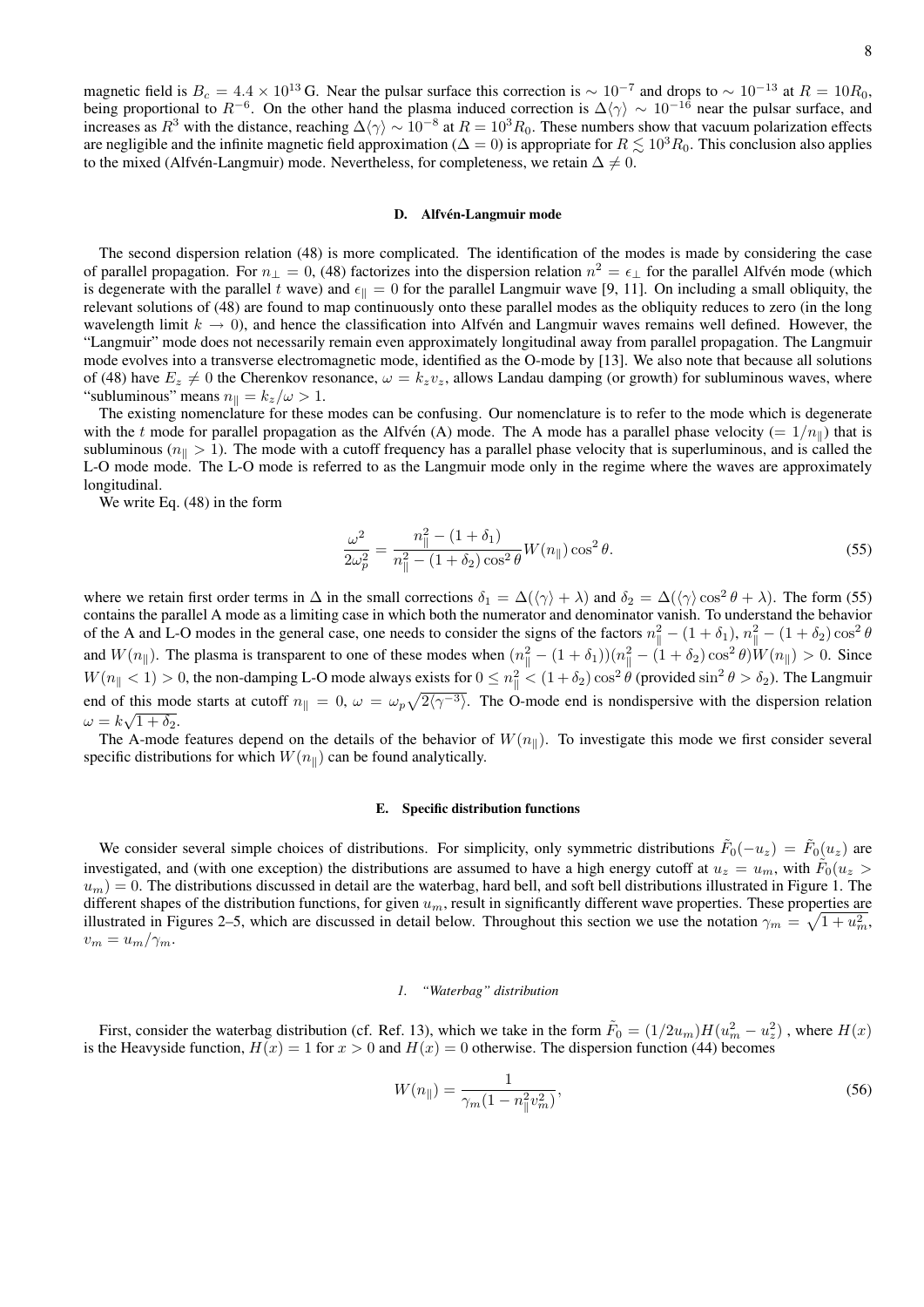and (55) becomes

$$
\frac{\omega^2}{2\omega_p^2} = -\frac{\cos^2\theta}{\gamma_m v_m^2} \frac{n_{\parallel}^2 - (1+\delta_1)}{[n_{\parallel}^2 - (1+\delta_2)\cos^2\theta](n_{\parallel}^2 - 1/v_m^2)}.
$$
\n(57)

The A mode depends on the values of  $n_{\parallel}^2$  corresponding to the zeros (at  $n_{\parallel}^2 = 1 + \delta_1$ ) and poles (at  $n_{\parallel}^2 = (1 + \delta_2) \cos^2 \theta$  and  $n_{\parallel}^2 = 1/v_m^2$  ) of the right hand side of Eq. (57) (note that  $(1 + \delta_2) \cos^2 \theta < 1 + \delta_1$ ).

*a.* Case 1:  $(1 + \delta_2) \cos^2 \theta < 1 + \delta_1 < 1/v_m^2$ . The L-O mode requires  $0 < n_\parallel^2 < (1 + \delta_2) \cos^2 \theta$ . The cutoff frequency is  $\omega \to \omega_p \sqrt{2/v_m}$  and the mode is purely longitudinal (Langmuir mode) when  $n_{\parallel} \to 0$ . For  $\omega \to \infty$  the L-O mode becomes transverse (O-mode) when  $n_{\parallel}^2 \rightarrow (1 + \delta_2) \cos^2 \theta < 1$ . The A mode has parallel refractive index in the range from  $n_{\parallel}^2 = 1 + \delta_1$ (where  $\omega \to 0$ ) to  $n_{\parallel}^2 \to 1/v_m^2$  (where  $\omega \to \infty$ ). This mode is transverse in the whole frequency range. Since  $v_m < 1$  this is the only possible case in the infinite magnetic field limit, where  $\delta_1 = \delta_2 = 0$ .

*b.* Case 2:  $(1 + \delta_2) \cos^2 \theta < 1/v_m^2 < 1 + \delta_1$ . The only difference from the case 1 is that the refractive index for the A mode decreases now from  $(1 + \delta_1)^{1/2}$  to  $1/v_m$  with increasing frequency.

*c.* Case 3:  $1/v_m^2 < (1 + \delta_2) \cos^2 \theta < 1 + \delta_1$ . This order is possible only for  $(1 + \delta_2) \cos^2 \theta > 1$ , that is, in the quasiparallel regime. The L-O mode becomes electromagnetic (O-mode) with  $n_{\parallel} \to 1/v_m$  for  $\omega \to \infty$ . The A mode has  $(1+\delta_2)\cos^2\theta < n_{\parallel}^2 < 1+\delta_1.$ 

### *2. "Hard bell" distribution*

The waterbag distribution has  $d\tilde{F}_0/du_z=0$  everywhere except at the end points, where it is infinite. This precludes damping due to the Cherenkov resonance. In order to study damping it is necessary to consider a distribution with  $d\tilde{F}_0/du_z \neq 0$ . Here we consider the hard bell distribution

$$
\tilde{F}_0 = \frac{3\gamma_m^2}{4u_m^3} \frac{v_m^2 - v_z^2}{1 - v_z^2} H(v_m^2 - v_z^2)
$$
  
= 
$$
\frac{3}{4u_m^3} (u_m^2 - u_z^2) H(u_m^2 - u_z^2).
$$
 (58)

The dispersion function (44) becomes

$$
W(n_{\parallel}) = \frac{3}{2u_m^3(n_{\parallel}^2 - 1)^2} \left[ n_{\parallel} \ln \left| \frac{n_{\parallel} v_m + 1}{n_{\parallel} v_m - 1} \right| \right]
$$

$$
-u_m \gamma_m(n_{\parallel}^2 - 1) - \frac{n_{\parallel}^2 + 1}{2} \ln \left| \frac{1 + v_m}{1 - v_m} \right| \right]
$$

$$
-i \frac{3\pi n_{\parallel}}{2u_m^2(n_{\parallel}^2 - 1)^2} H(n_{\parallel} v_m - 1).
$$
(59)

This function has a logarithmic singularity,  $W \to \infty$  at  $n_{\parallel} = 1/v_m$ , but does not change sign there, in contrast with the waterbag case. The sign change occurs at some  $n_{\parallel} = 1/v_* > 1/v_m$  (the exact value of which is of no importance here), so that the plasma is non-transparent for waves with  $n_{\parallel} > 1/v_*$ . The imaginary part of  $W(n_{\parallel})$  is nonzero for all  $n_{\parallel} > 1/v_m$ . The mode behavior again depends on the relative positions of the zeros and the singularities, with  $(1 + \delta_2)\cos^2\theta < 1 + \delta_1$ ,  $1/v_m^2 < 1/v_*^2$ . We consider two cases.

*a.* Case 1:  $(1 + \delta_2) \cos^2 \theta < 1 + \delta_1 < 1/v_m^2 < 1/v_*^2$ . The most important new feature is the appearance of a new mode, whose parallel refractive index is in the range  $1/v_m < n_{\parallel} < 1/v_*$  with  $n_{\parallel} \to 1/v_m$  for  $\omega \to \infty$  and  $n_{\parallel} \to 1/v_*$  for  $\omega \to 0$ . We refer to this as the sub- $\parallel$  mode. The damping rate for this mode is

$$
\frac{\Gamma}{\omega} = \frac{\text{Im}\,W}{2\,\text{Re}\,W} = -\frac{3\pi n_{\parallel}}{4u_m^2 (n_{\parallel}^2 - 1)^2\,\text{Re}\,W},\tag{60}
$$

which is large.

*b.* Case 2:  $(1+\delta_2)\cos^2\theta < 1/v_m^2 < 1+\delta_1 < 1/v_*^2$ . In this case the additional sub- $\|$  mode exists for  $1+\delta_1 < n_{\|}^2 < 1/v_*^2$ , and tends to low frequencies ( $\omega \to 0$ ) at both ends of the range. It is strongly damped everywhere, and hence is of little practical interest.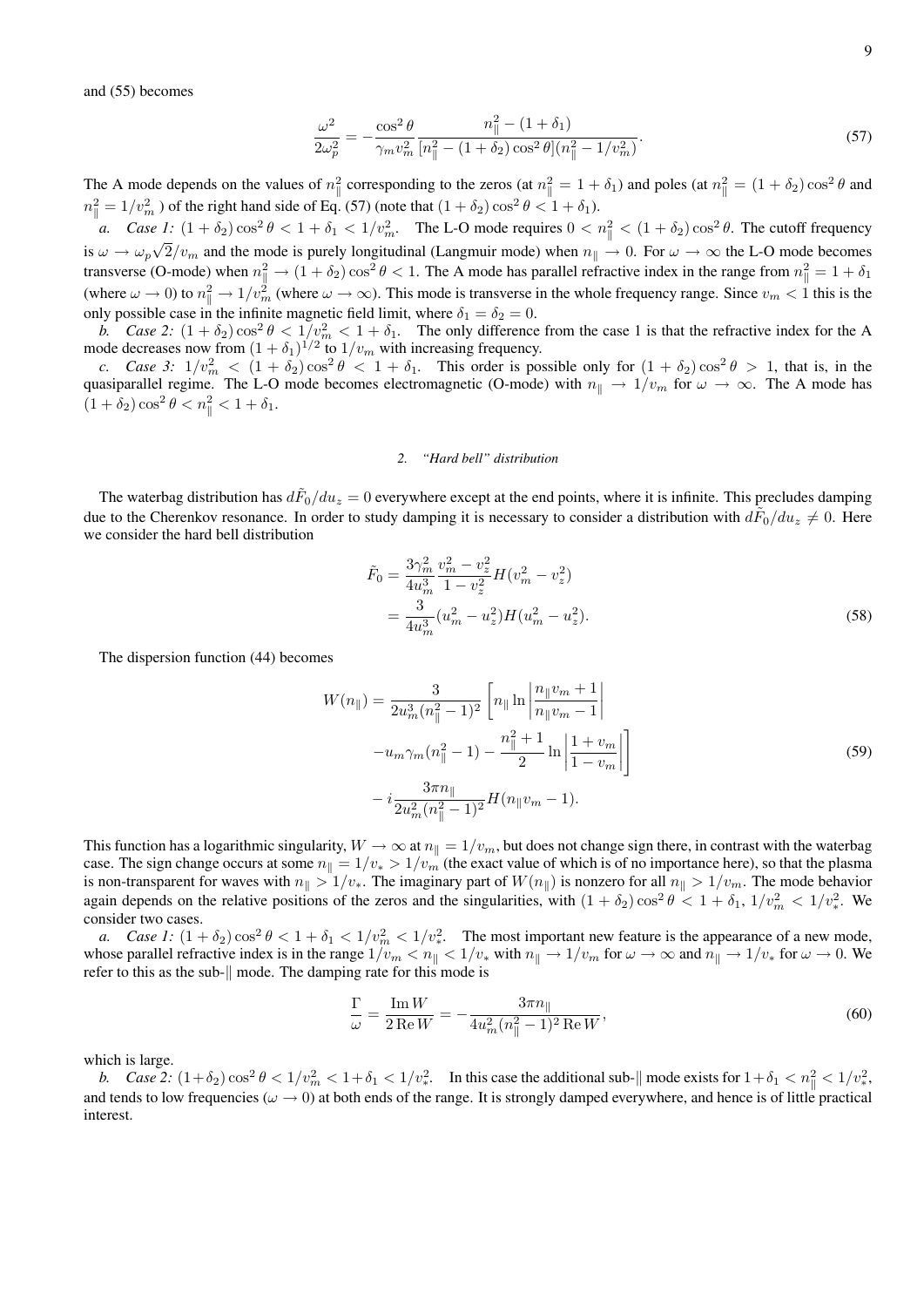### *3. "Soft bell" distribution*

The waterbag distribution is discontinuous at  $v_z = v_m$ , and while the hard bell distribution is continuous at at  $v_z = v_m$ , it has a discontinuous derivative there. The new sub- $\|$  mode that we identify for a hard bell distribution exists only near  $n_{\|} = 1/v_m$ , and may well be associated with the discontinuous derivative there. To explore this point, we consider a soft bell distribution, which is continuous with a continuous derivative at  $v_z = v_m$ :

$$
\tilde{F}_0 = \frac{15\gamma_m^4}{16u_m^5} \left[ \frac{v_m^2 - v_z^2}{1 - v_z^2} \right]^2 H(v_m^2 - v_z^2)
$$
  
= 
$$
\frac{15}{16u_m^5} (u_m^2 - u_z^2)^2 H(u_m^2 - u_z^2).
$$
 (61)

The dispersion function is

$$
W(n_{\parallel}) = \frac{15\gamma_m^2}{4u_m^5(n_{\parallel}^2 - 1)^3} \left\{ \frac{1}{8} \ln \left| \frac{1 + v_m}{1 - v_m} \right| \left[ (3 + v_m^2)(3n_{\parallel}^2 + 1) -n_{\parallel}^2(3v_m^2 + 1)(n_{\parallel}^2 + 3) \right] \right\}
$$
  
+ 
$$
\frac{1}{4}u_m\gamma_m(n_{\parallel}^2 - 1)(3v_m^2n_{\parallel}^2 + v_m^2 - n_{\parallel}^2 - 3) + n_{\parallel}(n_{\parallel}^2v_m^2 - 1)\ln \left| \frac{n_{\parallel}v_m + 1}{n_{\parallel}v_m - 1} \right| \right\}
$$
  
- 
$$
\frac{15\pi\gamma_m^2n_{\parallel}(n_{\parallel}^2v_m^2 - 1)}{4u_m^5(n_{\parallel}^2 - 1)^3}H(n_{\parallel}v_m - 1).
$$
 (62)

The main difference from the hard bell case is that now there is no singularity at  $n_{\parallel} = 1/v_m$ . The sign change of  $W(n_{\parallel})$  occurs at some  $n_{\parallel} = 1/v_*$  and the explicit value of  $v_*$  is of no particular significance here. For  $(1 + \delta_2) \cos^2 \theta < 1 + \delta_1 < 1/v_*^2$ the sub- $\|$  mode has  $1 + \delta_1 < n_{\|}^2 < 1/v_*^2$ , as for the "hard-bell" case, but now with  $\omega \to 0$  at both ends of the range. There is substantial damping for  $n_{\parallel} > 1/v_m$ , and the damping rate increases rapidly with increasing  $n_{\parallel}$ . We conclude that the submode is only of possible interest for  $n_{\parallel} < 1/v_m$ .

The frequency of the A mode is now limited from above, through the existence of a maximum frequency. The mode ceases to exist for  $\omega > \omega_{\text{max}}$ , with  $\omega_{\text{max}}$  determined by the the behavior of the dispersion function, implying  $\omega \to \omega_{\text{max}}$  for  $n_{\parallel} = 1/v_m$ .

#### *4. Illustrations*

To make the above analysis more comprehensible we illustrate the mode features for these three distributions graphically in Figures 1–5. For this purpose we choose  $\gamma_m = 100$  and  $\theta = 80^\circ$ . Since the parameters  $\langle \gamma \rangle$  and  $\langle \gamma^{-3} \rangle$  enter the dispersion relations, it is of interest to compare them for these three cases. Numerically we find  $\langle \gamma \rangle_w = 50$  and  $\langle \gamma^{-3} \rangle_w = 0.1$  for the waterbag,  $\langle \gamma \rangle_h = 37.5$  and  $\langle \gamma^{-3} \rangle_h = 0.16$  for the hard bell, and  $\langle \gamma \rangle_s = 31.2$  and  $\langle \gamma^{-3} \rangle_s = 0.2$  for the soft bell distributions. As could be expected, the softer the distribution, the lower is  $\langle \gamma \rangle$  and the higher is  $\langle \gamma^{-3} \rangle$ . In the three cases  $\langle \gamma^{-3} \rangle \langle \gamma \rangle \approx 0.5 - 0.6$ .

The frequency–refractive index relation for the superluminous L-O mode  $(\omega/\omega_p\sqrt{2})$  as a function of  $n_{\parallel}$ ) for all three cases in the infinite magnetic field limit is shown in Figure 2. This mode exists for  $0 < n_{\parallel} < \cos \theta$ . The cutoff frequency  $\omega_0 =$  $\omega_p\sqrt{\langle\gamma^{-3}\rangle}$  is nearly the same for all three distributions. Figure 3 shows that L-O wave becomes almost electromagnetic and transverse (**E**  $\perp$  **k**) already at  $\omega \approx 2\omega_0$ .

Figure 4 shows the frequency - refractive index (solid lines) and damping rate - refractive index (dash-dotted lines) relations for the subluminous A mode in the range  $n_{\parallel} > 1$  for the same parameters as above. In the case of waterbag distribution the plasma is not transparent for this mode for  $n_{\parallel} > 1/v_m$ . In the hard bell and soft bell cases the wave propagates, but the damping rate becomes comparable to or even larger than the wave frequency. Thus no weakly damped A wave exists for  $n > 1/v_m$  in any of the three cases. The wave frequencies are not limited from above for the waterbag and the hard bell distributions (although in the latter case the logarithmic singularity does not allow us to show this in the figure). The dispersion relation  $\omega(k)$  for this mode in the transparency range  $1 < n_{\parallel} < 1/v_m$  and the upper frequency limit for the soft bell distribution (heavy line) are seen in Figure 5. The thin line corresponds to the two other cases, which are not distinguishable from the soft bell case in this low frequency limit, but extend to  $\omega \rightarrow \infty$ .

To summarize, the A mode exists only in the very narrow range of refractive indices,  $(n_{\parallel}-1) \lesssim 10^{-4}$ , within which it is well approximated by the dispersion relation  $\omega = k \cos \theta$ . It is a low frequency wave and ceases to exist when its frequency becomes of the order of the Langmuir wave cutoff frequency  $\omega_p \sqrt{\langle \gamma^{-3} \rangle}$ .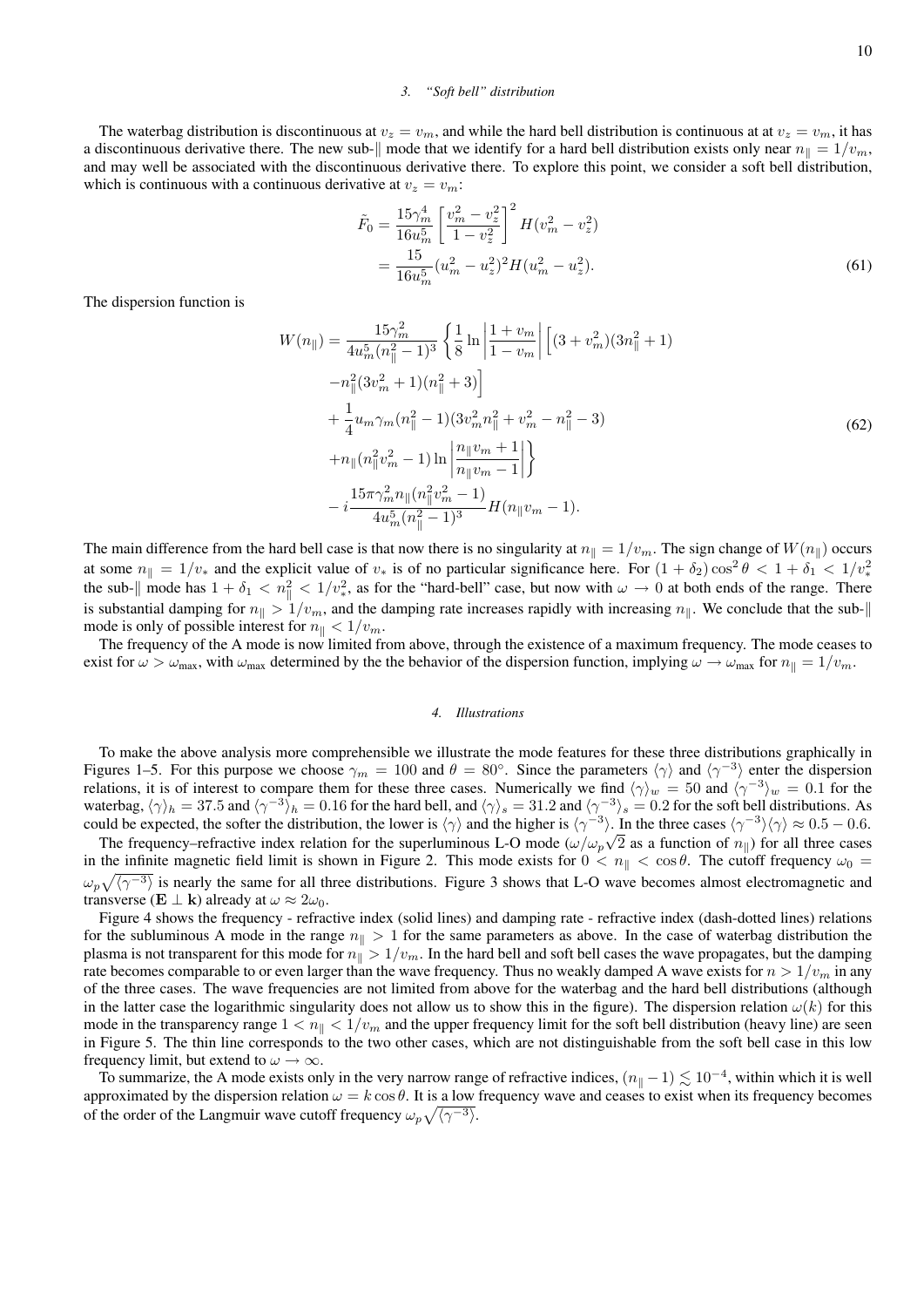# *5. Relativistic thermal distribution*

All the above distributions have a high energy cutoff and have discontinuous first or higher derivatives. An example of a distribution which extends to arbitrarily high particle energies and has all its derivatives continuous is the one-dimensional relativistic thermal (Jüttner-Synge) distribution

$$
\tilde{F}_0 = A e^{-\rho \gamma},\tag{63}
$$

where  $\rho = m/T$  is the inverse of the temperature in units of the rest mass, and where the normalization constant A is of no particular interest. If one interprets the exponential function in (63) as a smoothed form of cutoff of the distribution, then this is analogous to a soft bell distribution with  $\rho = 1/\gamma_m$  or  $v_m^2 = 1 - 1/\rho$ . The mean values  $\langle \ldots \rangle$ , defined by (45), may be evaluated in terms of known functions for the distribution (63), and compared with the results for other choices of distribution function. In the ultrarelativistic limit, relations between these averages are insensitive to the form of the cutoff of the distribution. One specific approximate relation required below is  $\langle \gamma^{-3} \rangle \sim \langle \gamma \rangle^{-1}$ , which applies to within a factor of order unity. The exact value of this factor depends on the details of the distribution.

The dispersion function (44) for the distribution (63) is transcendental, and may be written in terms of various relativistic plasma dispersion functions. For example, it may be written

$$
W(1/z) = Az^2 \frac{\partial}{\partial z} T(z, \rho),\tag{64}
$$

with  $z = 1/n_{\parallel}$ , where the relativistic plasma dispersion function is that introduced and discussed by [19]:

$$
T(z,\rho) = \int_{-1}^{1} dv \, \frac{e^{-\rho \gamma}}{v - z}.\tag{65}
$$

(A result analogous to (64) was derived by [14] in terms of different functions.) In the ultrarelativistic limit,  $\rho \ll 1$ , one has

$$
\frac{\partial T(z,\rho)}{\partial z} \approx 2(z^2 - 1)^{-1} \tag{66}
$$

for  $1-z \gg \rho^2$ . An expansion given by [19] implies  $\frac{\partial T(z,\rho)}{\partial z} \approx 4\rho^{-2}$  for  $|1-z| \ll \rho^2$ . The damping rate is determined by Im  $T(z,\rho) = \pi H(1-z) e^{-\rho \gamma_r}$ , with  $\gamma_r = 1/(1-z^2)^{1/2} = n_{\parallel}/(n_{\parallel}^2-1)^{1/2}$ . This implies strong damping for  $n_{\parallel}^2 \gtrsim 1-\rho^2$ , analogous to  $n_{\parallel}^2 \gtrsim 1/v_m^2$  for the hard bell and soft bell distributions.

Comparison with the results for the other three distributions considered above, with  $\rho \sim 1/\gamma_m \ll 1$ , suggests that the dispersive function is not particularly sensitive to the choice of distribution function for  $n_{\parallel} < 1$  ( $z > 1$ ). For  $n_{\parallel} > 1$ , the function  $\partial T(z, \rho)/\partial z$  has a zero at  $0 < z - 1 \ll 1$ , analogous to the zero of  $W(n_{\parallel})$  at  $n_{\parallel} = 1/v_*$  for the other distributions. However, unlike the other three cases, the function (64) has no unusual properties corresponding to  $n_{\parallel} \sim 1/v_m$  ( $n_{\parallel}^2 - 1 \sim \rho^2$ ), suggesting that the properties of the new sub- $\parallel$  mode may be an artifact of the discontinuous derivatives of the hard bell and soft bell distributions. The strong damping for  $n_{\parallel}^2 \gtrsim 1 + \rho^2$  is analogous to that for  $n_{\parallel}^2 \gtrsim 1/v_m^2$  for the hard bell and soft bell distributions.

### F. Wave properties for more general distributions

With the foregoing examples as guides, we now draw some general conclusions concerning the properties of the wave modes for a wider class of distributions of highly relativistic particles. We consider distributions that are nonzero in a range  $-u_{m-}$  <  $u_z < u_{m+}$ , where  $u_{m+}$  are large and positive, with  $u_{m-} \neq u_{m+}$  in general. We also assume that  $\tilde{F}_0$  decreases monotonically with the increasing  $\gamma$ , that is, there are no beams.

For the A mode to exist and be of interest, one requires that the frequency be below the maximum allowed frequency, and that the damping be weak. In the ultrarelativistic case,  $\tilde{F}_0$  is approximately constant below a cutoff at  $\gamma = \gamma_m$ , and then normalization to unity implies  $\tilde{F}_0 \sim 1/\gamma_m$ . Continuity of  $d\tilde{F}_0/du_z$  at  $u_z = u_m$  results in the existence of a maximum A wave frequency that can be estimated by setting  $n_{\parallel}^2 = 1/v_m^2 = 1 + 1/\gamma_m^2$ . Using (44) to estimate  $W(n_{\parallel})$  at this value, one finds  $W(n_{\parallel}) \sim \zeta \langle \gamma \rangle$ , with ζ a coefficient of order unity that depends on the details of the distribution function. It follows that the maximum allowed frequency for A waves is  $\omega_{\text{max}} \sim \omega_p (2/\zeta \langle \gamma \rangle)^{1/2}$ . Damping results from continuity of  $\tilde{F}_0$  at  $u_z = u_m$  and the damping is strong for  $1 + \delta_1 > 1 + 1/u_m^2$ . To within a factor of order unity, this condition implies that the damping is strong for  $\Delta \gtrsim 1/\langle \gamma \rangle^3$ . It follows that A waves exist in one-dimensional plasmas only when the magnetic field is sufficiently strong that this condition is satisfied.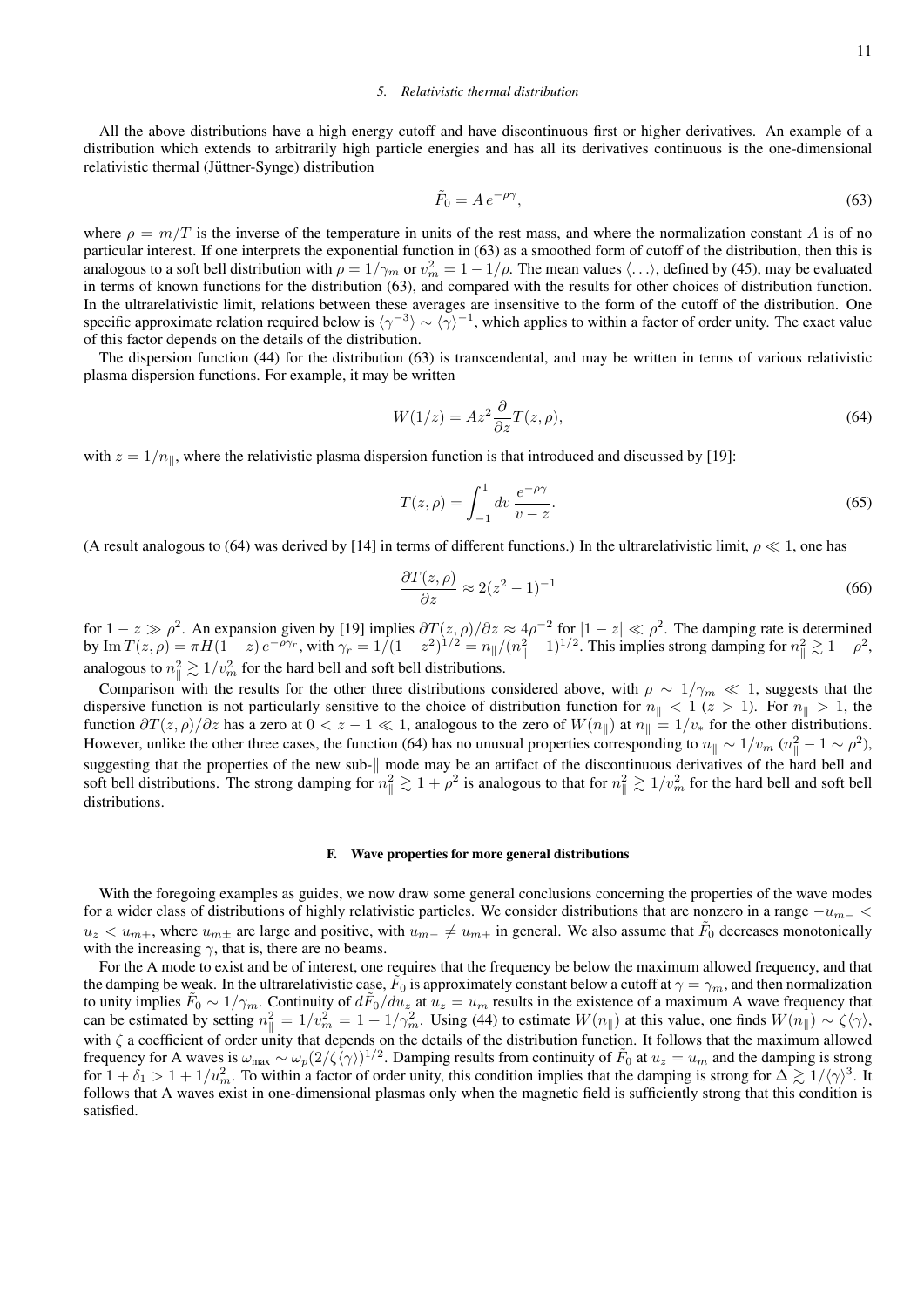12

We conclude that the A mode exists and has dispersion relation approximated by  $\omega_A = k \cos \theta$  within limits set by the maximum frequency,  $\omega_{\text{max}} \sim \omega_p / \langle \gamma \rangle^{1/2}$ , and by the onset of strong damping, with weakly damped waves confined to the range  $\Delta \lesssim 1/\langle \gamma \rangle^3$ . With the parameters used here, the maximum frequency for A waves is  $\sim 10^9$  s<sup>-1</sup> near the pulsar surface, decreasing to  $\lesssim 10^6$  s<sup>-1</sup> above  $R \sim 10^2 R_0$ . The strong damping implies that A waves cannot exist at  $R \gtrsim 10^3 R_0$ , where  $\Delta \gtrsim 1/\langle \gamma \rangle^3$ . Presence of an exponential tail for  $\gamma \to \infty$ , as in the distribution (63), does not change these semiquantitative conclusions.

For the L-O mode one has  $n_{\parallel} < 1$ . For an ultrarelativistic plasma the dispersion function may be approximated by

$$
W(n_{\parallel}) = \int_{-\infty}^{\infty} \frac{\tilde{F}_0 du_z}{\gamma^3 (1 - n_{\parallel} v_z)^2} \approx \langle \gamma^{-3} \rangle \left[ \frac{1 + a}{2(1 - n_{\parallel})^2} + \frac{1 - a}{2(1 + n_{\parallel})^2} \right],
$$
\n(67)

where a is the measure of the distribution asymmetry. In the high phase velocity limit  $n_{\parallel} \ll 1$  the L-O mode describes oblique Langmuir waves with approximate dispersion relation

$$
\omega_l^2 = 2\omega_p^2 \langle \gamma^{-3} \rangle + k^2. \tag{68}
$$

As noted above, one has  $\langle \gamma^{-3} \rangle \sim \langle \gamma \rangle^{-1}$  in an ultrarelativistic plasma. With the parameters used here the cutoff frequency implied by (68) is  $\omega_p \langle \gamma^{-3} \rangle^{1/2} \sim 10^9 \text{ s}^{-1}$ , near the pulsar surface, and  $\sim 10^6 \text{ s}^{-1}$  at  $R \sim 10^2 R_0$ .

In the high frequency limit,  $n \to 1$ , Eq. (67) in (55) describes O-mode waves with dispersion relation

$$
\omega_0^2 = k^2 + \frac{2\omega_p^2 \langle \gamma^{-3} \rangle}{\sin^2 \theta} (1 + 2a \cos \theta + \cos^2 \theta),
$$
 (69)

where the condition  $k \gtrsim \omega_p \langle \gamma^{-3} \rangle^{1/2} / \sin \theta$  is assumed to be satisfied.

### G. Parallel propagation

The above expressions are valid for oblique propagation, when  $\theta \gg (\Delta \langle \gamma \rangle)^{1/2}$ ,  $1/\langle \gamma \rangle$ . In the opposite limit the waves should be considered as effectively parallel. For completeness we summarize the properties of the waves propagating parallel to the external magnetic field.

The t and A waves become circularly polarized and have the same dispersion relation  $\omega^2 = k^2 v_A^2 (1 - \Delta \lambda)$ . The dispersion relation for Langmuir wave in the limit  $k \ll \omega_0$  becomes

$$
\omega^2 = \omega_0^2 + \frac{4\omega_p^2 k \langle u_z \gamma^{-4} \rangle}{\omega_0} + \frac{6\omega_p^2 k^2 \langle u_z^2 \gamma^{-5} \rangle}{\omega_0}.
$$
\n(70)

The most significant change from the oblique case is that the parallel Langmuir mode crosses the line  $n = 1$  and becomes subluminous at  $\omega^2 \approx 4\omega_p^2 \langle \gamma \rangle$ .

# VI. DISCUSSION AND CONCLUSIONS

Our study of the low frequency waves in a one dimensional, relativistic pair plasma, is motivated by their possible application to pulsar radio emission. We describe these waves in the plasma rest frame. Observed frequencies are higher than those in the plasma rest frame by a factor  $\sim \gamma_p$ , due to the Lorentz transformation, with  $\gamma_p = 10^3$  assumed here. The basic parameters characterizing the low-frequency waves in the pulsar plasma for different conditions are given in Table 1. Depending on the location in the pulsar magnetosphere, slightly different sets of obliquely propagating modes exist.

It can be seen from the table, that above  $R \geq 10^3 R_0$  the radio range waves are no longer nonresonant, since  $\omega \sim \Omega/\langle \gamma \rangle$ . On the other hand, the finite magnetic field corrections are negligible up to  $R \sim 10^3 R_0$ , and the infinite magnetic field approximation must be applied. The maximum A wave frequency and minimum Langmuir wave frequency, which are of the same order,  $\sim \omega_p/(\langle \gamma \rangle)^{1/2}$ , are above the radio range near the pulsar surface, but below it at  $R \gtrsim 10^2 R_0$ . The subluminous A wave and superluminous L-O wave apparently complement each other to ensure the number of allowed oblique modes at any given frequency equals two. In the parallel propagation case there are always two complementary subluminous transverse waves  $(t$  and A waves degenerate), while the parallel Langmuir wave gradually enters the radio range with increasing distance. At  $R \sim 10^2 R_0$ the whole undamped part of the Langmuir wave is in the radio range.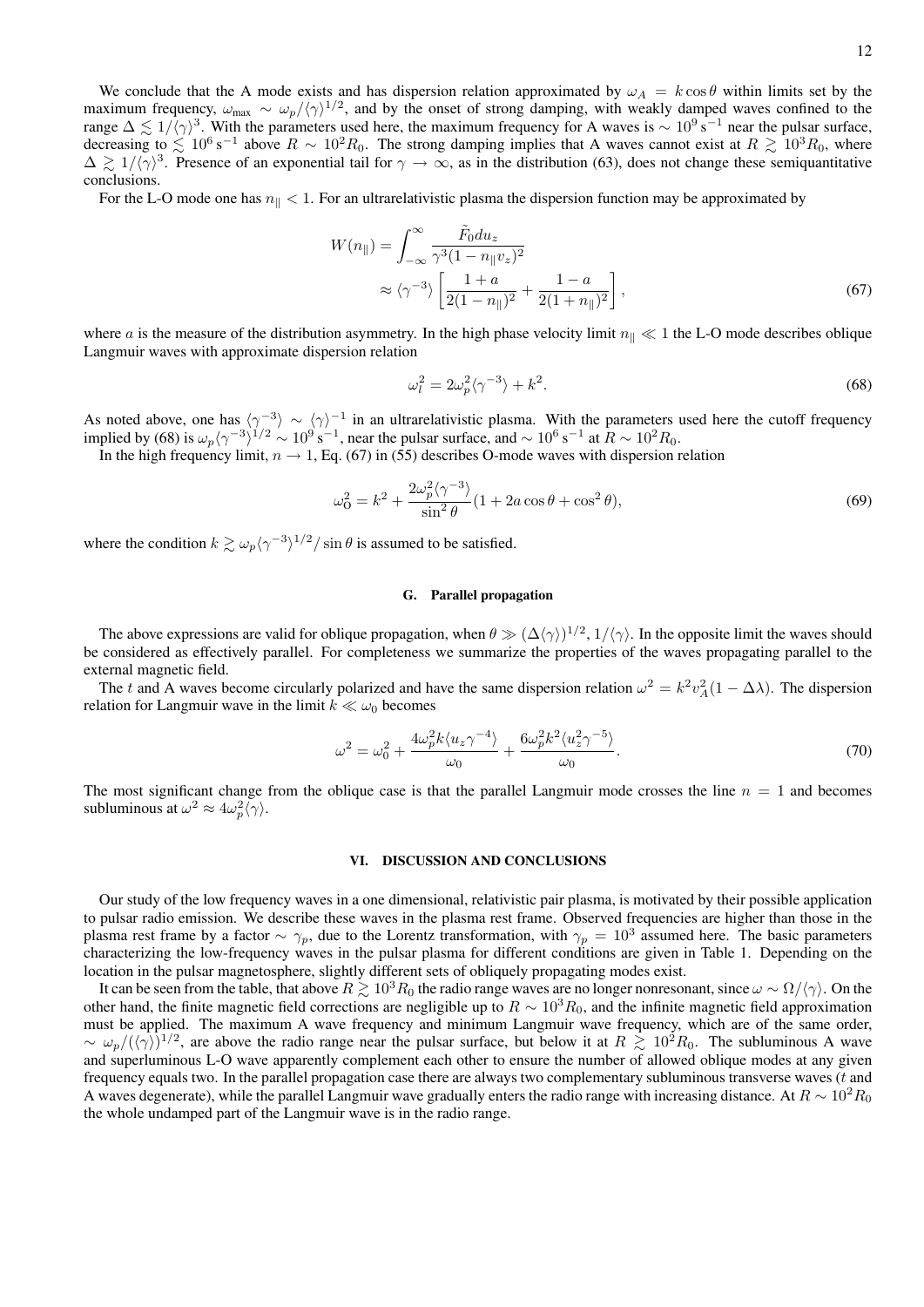There is observational evidence in favor of the location of the emission zone well inside the magnetosphere, at  $R \sim 10^{-2} R_L$ , which corresponds to  $10R_0 \lesssim R \lesssim 10^2 R_0$ . Taking account that this zone is only a small part of the magnetosphere, one finds that the emission zone should be located somewhere between  $10R_0$  and  $10^2R_0$  for a typical 1 s pulsar, and its size is ~ R<sub>0</sub>. In this case the only waves which may participate in the local spectrum formation (for example, due to nonlinear processes) are  $t$ and A waves, for which the approximate dispersion relations  $\omega_t = k$  and  $\omega_A = k \cos \theta$  are appropriate. The Langmuir-O mode has dispersion relation approximated roughly by  $\omega_l^2 = \omega_p^2 \langle \gamma^{-3} \rangle + k^2$ .

To summarize, we propose a method for studying waves with frequencies much lower than the relativistic gyrofrequency in relativistic pair plasmas. We derive the concise general dispersion relations for these low frequency waves without making any additional simplifying assumptions. We analyze the effects of gyrotropic terms on the waves in the radio frequency range and find them negligible except for the polarization in the parallel propagation case. Working in the plasma rest frame we derive the dispersion relations in various limits. Our representation differs from that of Ref. 13 in that that our choice of the plasma rest frame avoids having the dispersion relations depend on Doppler shift effects. This choice of frame allows us to concentrate on the effects related to the intrinsically relativistic distribution of electrons and positrons. Finally, using the pulsar plasma parameters typical for the polar cap cascade models, we perform mode-location mapping and establish which modes can participate in the processes of the formation of the radio emission spectrum for a typical pulsar.

#### Acknowledgments

We thank Lewis Ball for helpful comments on the manuscript.

- [†] Present Address: IGPP/UCLA, Los Angeles, CA 90095-1567
- [1] M. Hoshino, J. Arons, Y.A. Gallant and A.B. Langdon, Astrophys. J. 390, 454 (1992); R.V.E. Lovelace, J.C.L. Wang, and M.E. Sulkanen, Astrophys. J. 315, 504 (1987); M.C. Begelman, R.D. Blandford, and M.D. Rees, Rev. Mod. Phys. 56, 255 (1984); S. Weinberg,*Gravitation and cosmology* (Wiley, New York, 1972); R. Misra and F. Melia, Astrophys. J. 449, 813 (1995); G.Z. Xie, B.F. Liu, and J.C. Wang, Astrophys. J. 454, 50 (1995).
- [2] R.N. Manchester and J.H. Taylor, *Pulsars* (Freeman, San Fransisco, 1977).
- [3] C.F. Kennel and F.V. Coroniti, Astrophys. J. 283, 694 (1984); Y.A. Gallant and J. Arons, Astrophys. J. 435, 85 (1994).
- [4] D.B. Melrose, J. Astrophys. Astron., **16**, 137 (1995).
- [5] P.A. Sturrock, Astrophys. J. 164, 529 (1971); M.A. Ruderman and P.G. Sutherland, Astrophys. J. 196, 51 (1975); J. Arons, Sp. Sci. Rev. 24, 437 (1979); F.C. Michel, Rev. Mod. Phys. 54, 1 (1982); J.K. Daugherty and A.K. Harding Astrophys. J. 252, 337 (1982); J. Arons, Astrophys. J. 266, 175 (1983); A.E. Shabad and V.V. Usov, Nature 295, 215 (1982); V.V. Usov and D.B. Melrose, Astrophys. J. 464, 306 (1996).
- [6] D.B. Melrose, in *Pulsars as Physics Laboratories* (eds R.D. Blandford, A. Hewish, A.G. Lyne and L. Mestel, Oxford University Press, 1993) p. 105.
- [7] J.G. Lominadze, G.Z. Machabeli, and V.V. Usov, Astrophys. Sp. Sci. 90, 19 (1983).
- [8] M.E. Gedalin and G.Z. Machabeli, Soviet Astron. Lett. 8, 153 (1982).
- [9] M.E. Gedalin and G.Z. Machabeli, Soviet J. Plasma Phys. 9, 592 (1983).
- [10] D.B. Melrose, Plasma Phys. Contr. Fus. 39, 93 (1996).
- [11] L.S. Kuz'menkov and P.A. Polyakov, Astrophysics 19, 463 (1983).
- [12] M.E. Gedalin and G.Z. Machabeli, Soviet Astrophys. 19, 91 (1983).
- [13] J. Arons and J.J. Barnard, Astrophys. J. 302, 120 (1986).
- [14] P.A. Polyakov, Plasma Phys. Rep. 23, 172 (1997).
- [15] J.M. Cordes, in *The Magnetospheric Structure and Emission Mechanisms of Radio Pulsars* (eds T.H. Hankins, J.M. Rankin and J.A. Gill, Pedagogical University Press, Zielona Góra, Poland, 1992), p. 253.
- [16] M. Gedalin, Phys. Plasmas, 1, 1159 (1994).
- [17] M. Gedalin, Phys. Rev., **E47**, 4354 (1993).
- [18] A.S. Volokitin, V.V. Krasnoselskikh and G.Z. Machabeli, Sov. J. Plasma Phys., 11, 531 (1985).
- [19] B.B. Godfrey, B.S. Newberger and K.A. Taggart, IEEE Trans. on Plasma Sci. PS-3, 60 (1975).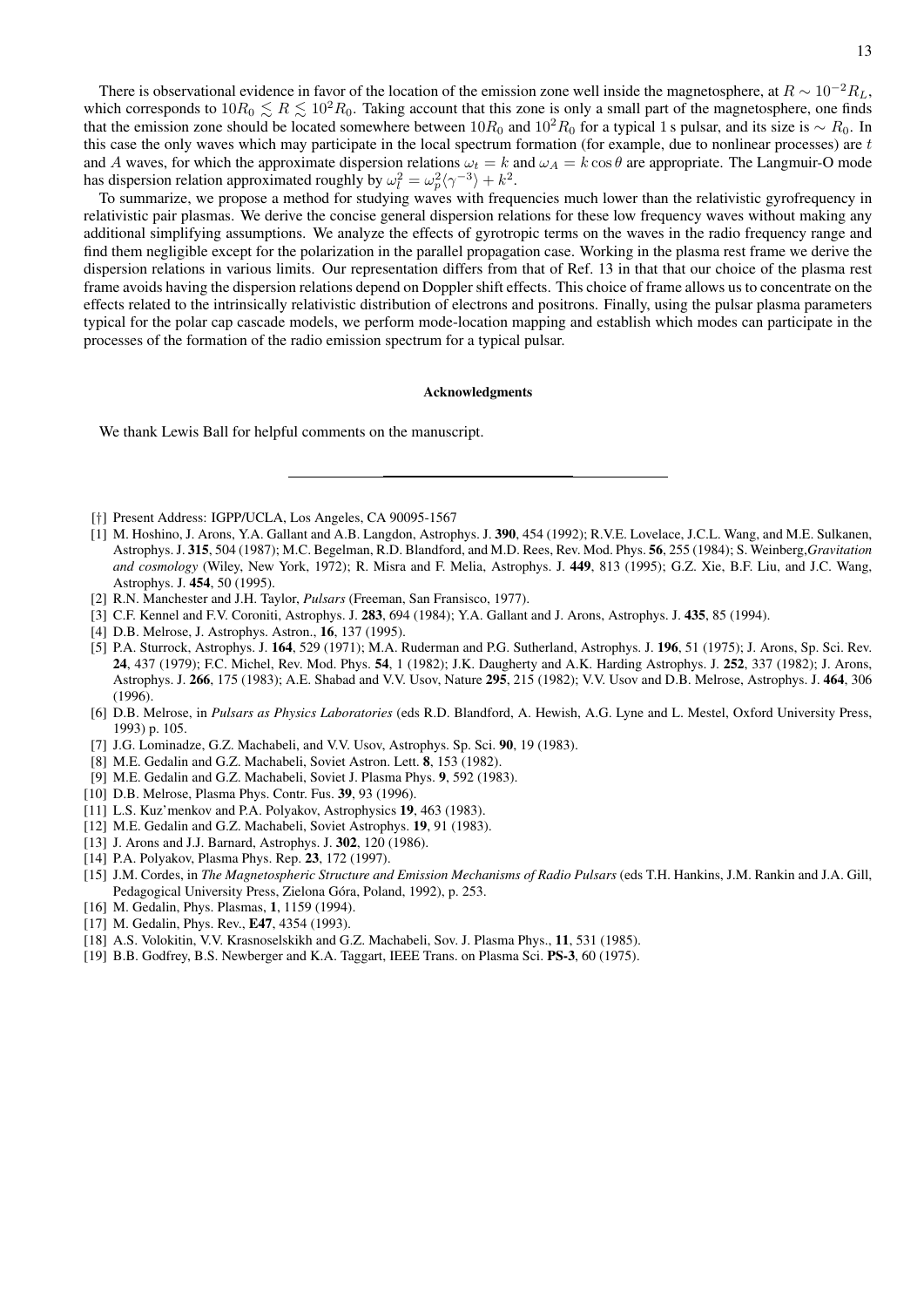TABLE I: Plasma parameters for different locations in a pulsar magnetosphere. The choice of parameters is discussed in section II.

|                 |                                       |                    | Distance, $R_0 \omega_p$ , $s^{-1} \Omega$ , $s^{-1} \omega_p(\langle \gamma \rangle)^{1/2}$ , $s^{-1} \omega_p/(\langle \gamma \rangle)^{1/2}$ , $s^{-1} \Omega/\langle \gamma \rangle$ , $s^{-1} \omega_p^2 \langle \gamma \rangle/\Omega^2$ |                               |            |
|-----------------|---------------------------------------|--------------------|------------------------------------------------------------------------------------------------------------------------------------------------------------------------------------------------------------------------------------------------|-------------------------------|------------|
| $1 \quad$       | $2 \times 10^{10}$ $2 \times 10^{19}$ | $2 \times 10^{11}$ | $2\times10^9$                                                                                                                                                                                                                                  | $2 \times 10^{17}$ $10^{-16}$ |            |
| 10              | $6 \times 10^8$ $2 \times 10^{16}$    | $6\times10^9$      | $6\times10^7$                                                                                                                                                                                                                                  | $2 \times 10^{14}$            | $10^{-13}$ |
| $10^2$          | $2 \times 10^7$ $2 \times 10^{13}$    | $2 \times 10^8$    | $2 \times 10^6$                                                                                                                                                                                                                                | $2 \times 10^{11}$            | $10^{-10}$ |
| $10^{3}$        | $6 \times 10^5$ $2 \times 10^{10}$    | $6 \times 10^6$    | $6 \times 10^4$                                                                                                                                                                                                                                | $2\times10^8$                 | $10^{-7}$  |
| 10 <sup>4</sup> | $2 \times 10^4$ $2 \times 10^7$       | $2\times10^5$      | $2\times10^3$                                                                                                                                                                                                                                  | $2\times10^5$                 | $10^{-4}$  |



FIG. 1: The waterbag, hard bell, and soft bell distributions with  $\gamma_m = 100$ .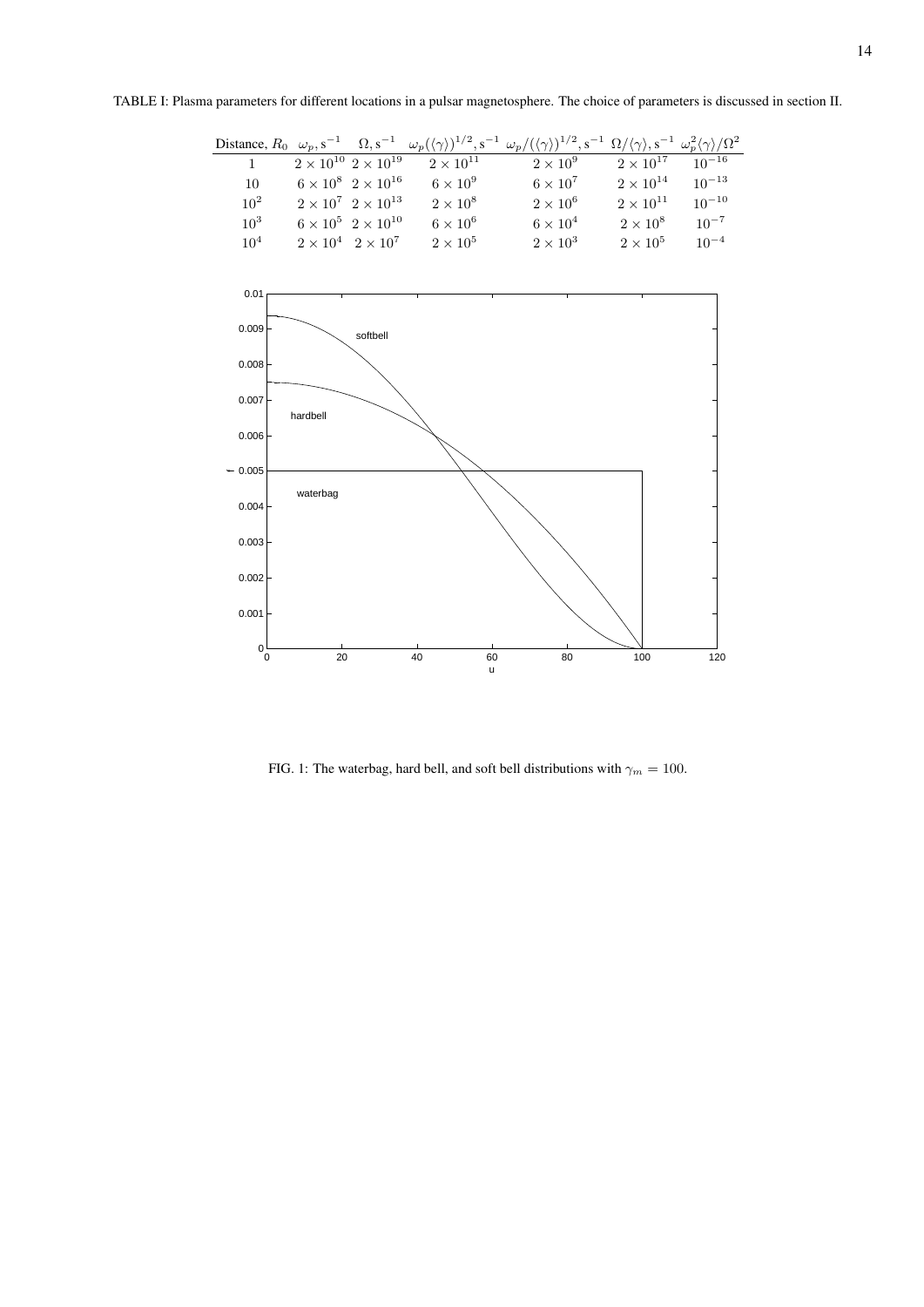

FIG. 2: Superluminous L-O mode for the three distributions. For given  $n_{\parallel}$ , the frequency is the lowest for the waterbag distribution and highest for the soft bell.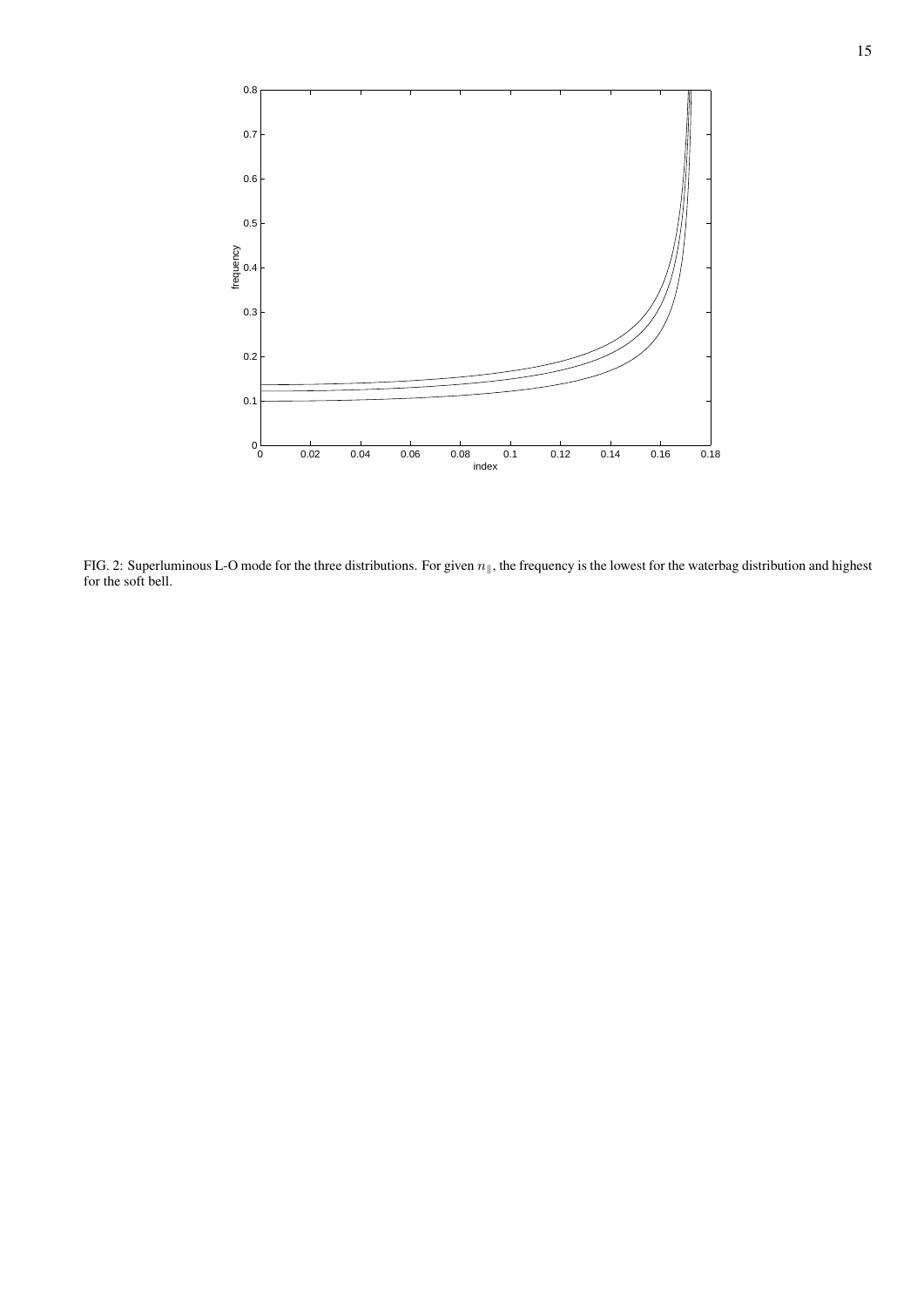

FIG. 3: Same as Figure 2 but for  $\omega$  and a function of k. The mode starts as the longitudinal Langmuir mode at  $k = 0$  and becomes the transverse O-mode as  $\omega$  approaches  $k$ .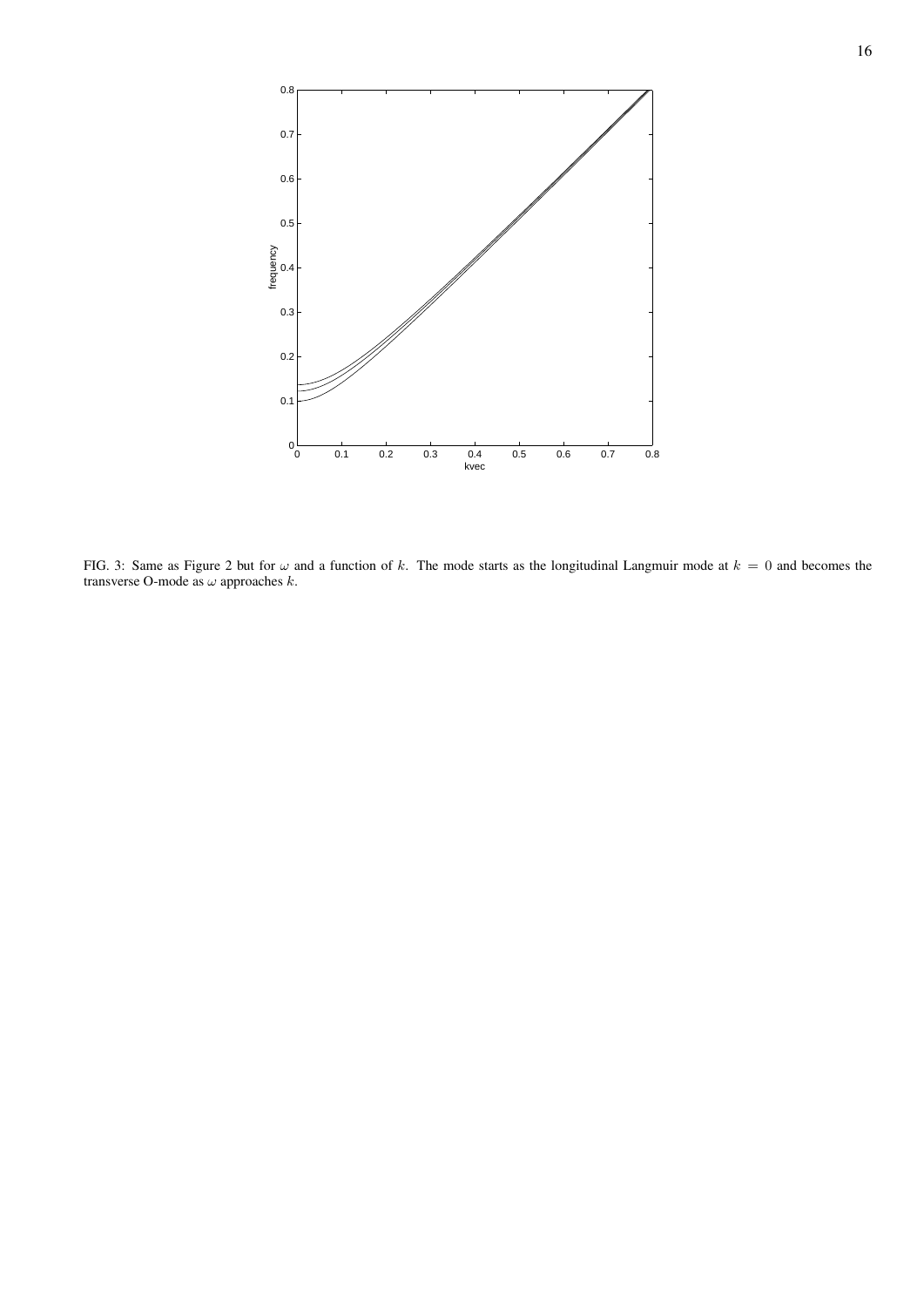

FIG. 4: Frequency (solid line) and damping rate (dash-dotted line) for the subluminous A mode in the range  $n_{\parallel} > 1$ . For given  $1 < n_{\parallel} < 1/v_m$ the frequency is highest for the waterbag and lowest for the soft bell. There is a singularity ( $\omega \to \infty$ ) for the waterbag and the hard bell cases at  $n_{\parallel} = 1/v_m$ . In the soft bell case there is no such singularity. In both hard bell and soft bell cases the wave damps for  $n > 1/v_m$ .